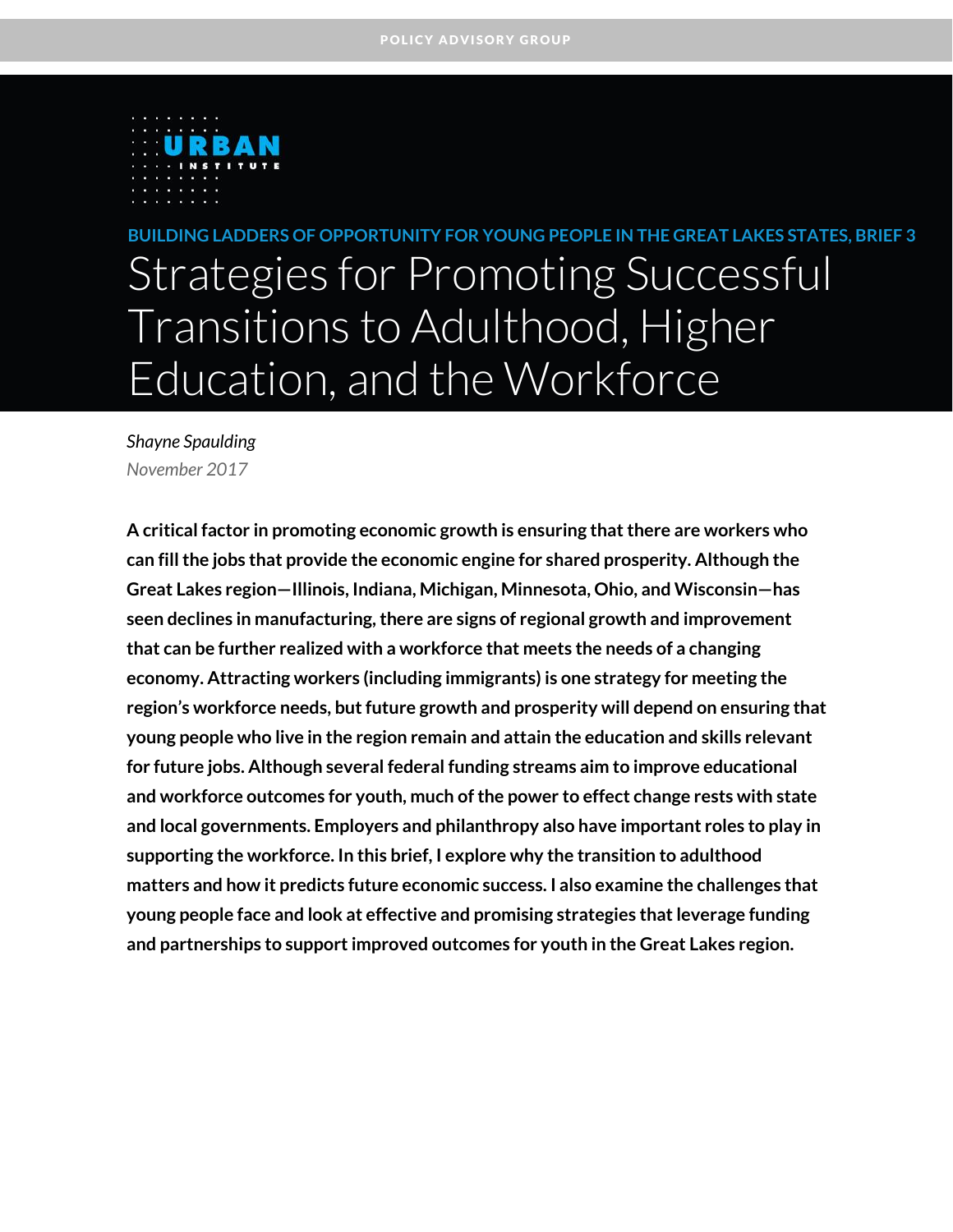#### BOX 1

#### **About This Policy Brief Series**

This brief is part of a series recommending policies that will build ladders of opportunity and economic mobility for young people in the six state Great Lakes region—Illinois, Indiana, Michigan, Minnesota, Ohio, and Wisconsin.

The series of policy briefs follows [a framing paper](https://www.urban.org/research/publication/future-great-lakes-region) that detailed the challenges and opportunities facing the Great Lakes region (Pendall et al. 2017). During the first decade of the 2000s, manufacturing employment and incomes fell substantially, government revenues declined, and young people moved away from the region. Manufacturing has begun to rebound, but communities throughout the region are still dealing with the direct and ripple effects of this unprecedented blow to their economic base. Despite these severe challenges, ample evidence suggests the Great Lakes region has significant assets and a strong foundation that can sustain future economic and population growth and higher levels of prosperity. Ensuring the future productivity, stability, and prosperity of the region, though, requires policies and investments that bolster the people currently living in the Great Lakes states, especially young people.

The series includes five policy briefs with strategies for the following:

- supporting access to high-quality child development and preschool programs [\(Katz 2017\)](https://www.urban.org/research/publication/strategies-supporting-access-high-quality-early-education-programs)
- eliminating gaps in K–12 education so all can read by third grade and graduate from high school ready for college or career [\(Gallagher and Chingos 2017\)](https://www.urban.org/research/publication/strategies-supporting-early-reading-proficiency-close-achievement-gaps)
- promoting successful transitions to adulthood, higher education, and the workforce [\(Spaulding](https://www.urban.org/research/publication/strategies-promoting-successful-transitions-adulthood-higher-education-and-workforce)  [2017\)](https://www.urban.org/research/publication/strategies-promoting-successful-transitions-adulthood-higher-education-and-workforce)
- reducing criminal and juvenile justice involvement for young people [\(Jannetta and Okeke 2017\)](https://www.urban.org/research/publication/strategies-reducing-criminal-and-juvenile-justice-involvement)
- **supporting basic needs to promote opportunity and economic mobility for young people (Hahn**) [2017\)](https://www.urban.org/research/publication/strategies-supporting-basic-needs-promote-opportunity-and-economic-mobility)

The in-depth policy analyses and recommendations in these briefs shed light on what needs to be done and what decisionmakers can do to invest in young people and ensure broad-based prosperity and a high quality of life in the Great Lakes region for coming generations.

## Why the Transition to Adulthood Matters

The transition to adulthood from the late teen years into one's mid-20s is a critical time for establishing a foundation for future labor market success. Building on the fundamental skills that have been developed in early childhood and the primary and secondary school years, the transition to adulthood is when young people continue to build their academic skills while exploring their career interests and developing needed qualifications for jobs through work and education or training. The presence of caring adults can help young people navigate this challenging time.

Research indicates a strong association between credential attainment and labor market success. In 2015, workers with bachelor's degrees had weekly median earnings of \$1,341, compared with \$798 for workers with an associate's degree and \$678 for those with a high school diploma. Workers with less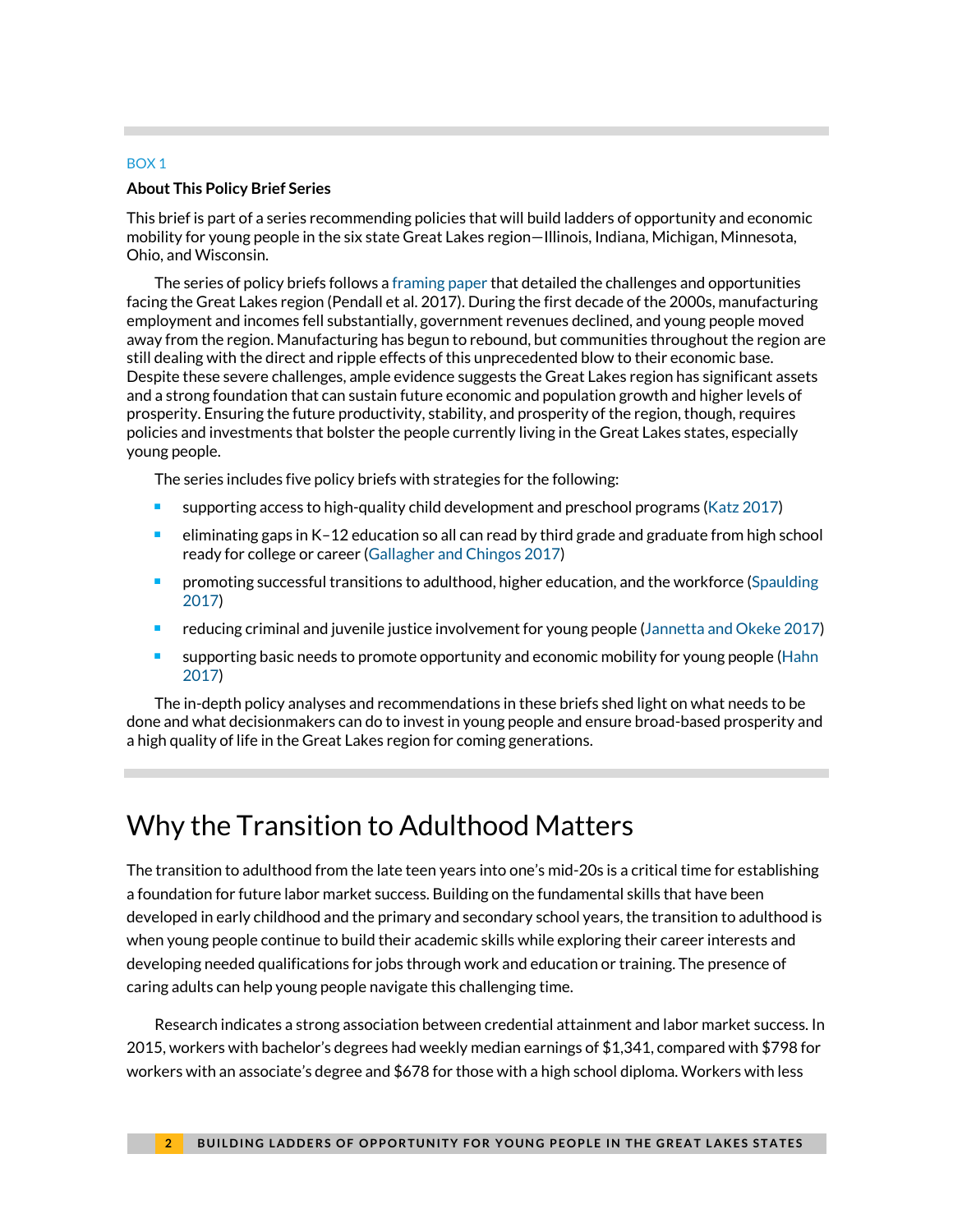than a high school degree had weekly median earnings of only \$493. People with higher levels of education were also more likely to be employed.<sup>1</sup> Thus, there is value in assisting young people in obtaining high school and college credentials.

Recent research has also pointed out that some programs of study—for example, STEM (science, technology, engineering, and mathematics) subjects—yield higher labor market earnings (Carnevale, Cheah, and Hanson 2015). Credentials that require less than two years of education can also yield labor market payoff depending on the field of study and the state in which they are earned (Carnevale, Rose, and Hanson 2012). These data speak not only to the relationship between field of study and earnings, but to the importance of strong career advising in helping young people navigate college and career options.

Interviews with employers provide further insight into what is needed to secure and be successful in jobs. In addition to academic and technical skills, employers value 21st-century skills, which include written and oral communication, the ability to work in teams and collaborate, and problem solving (Casner-Lotto and Barrington 2006). Early work experiences can be an important mechanism for building and demonstrating to employers these workplace skills and for exploring career interests (Sum et al. 2014). Extracurricular activities can offer additional ways for young people to build skills, explore interests, and demonstrate relevant experience. Evidence shows that young people applying for entrylevel jobs are evaluated based on a combination of these factors—academic skills and qualifications, work experience, and extracurricular activities—which influence employer perceptions of employability (Cole et al. 2007).

## Challenges to the Transition to Adulthood

Young people face several challenges in realizing educational and employment success, but with greater resources and heightened focus on effective strategies, states can help young people overcome these obstacles and thrive in adulthood.

Some of these challenges are structural and stem from racism, generational poverty, and inequality. With a greater likelihood of residing in isolated, low-income neighborhoods, youth of color are more likely to attend low-quality schools, face disciplinary action in school, be involved in crime or targeted for arrest (especially for drug-related offenses), and have limited employment networks. These factors can affect their ability to build critical academic skills and access jobs. Discriminatory hiring practices, combined with a reliance on personal networks in hiring, further disadvantage certain jobseekers (Spaulding et al. 2015). Changes in the economy and labor market in recent decades have also disproportionately affected youth, exacerbating structural barriers (Sum et al. 2014).

These structural issues create barriers for people in making progress toward adulthood. With inadequate guidance in high school, many students lack the support to make suitable decisions about college and careers or do not get the support they need once they enter college (Woods and Domina 2014). In addition, many students leave high school unprepared for college, languish in developmental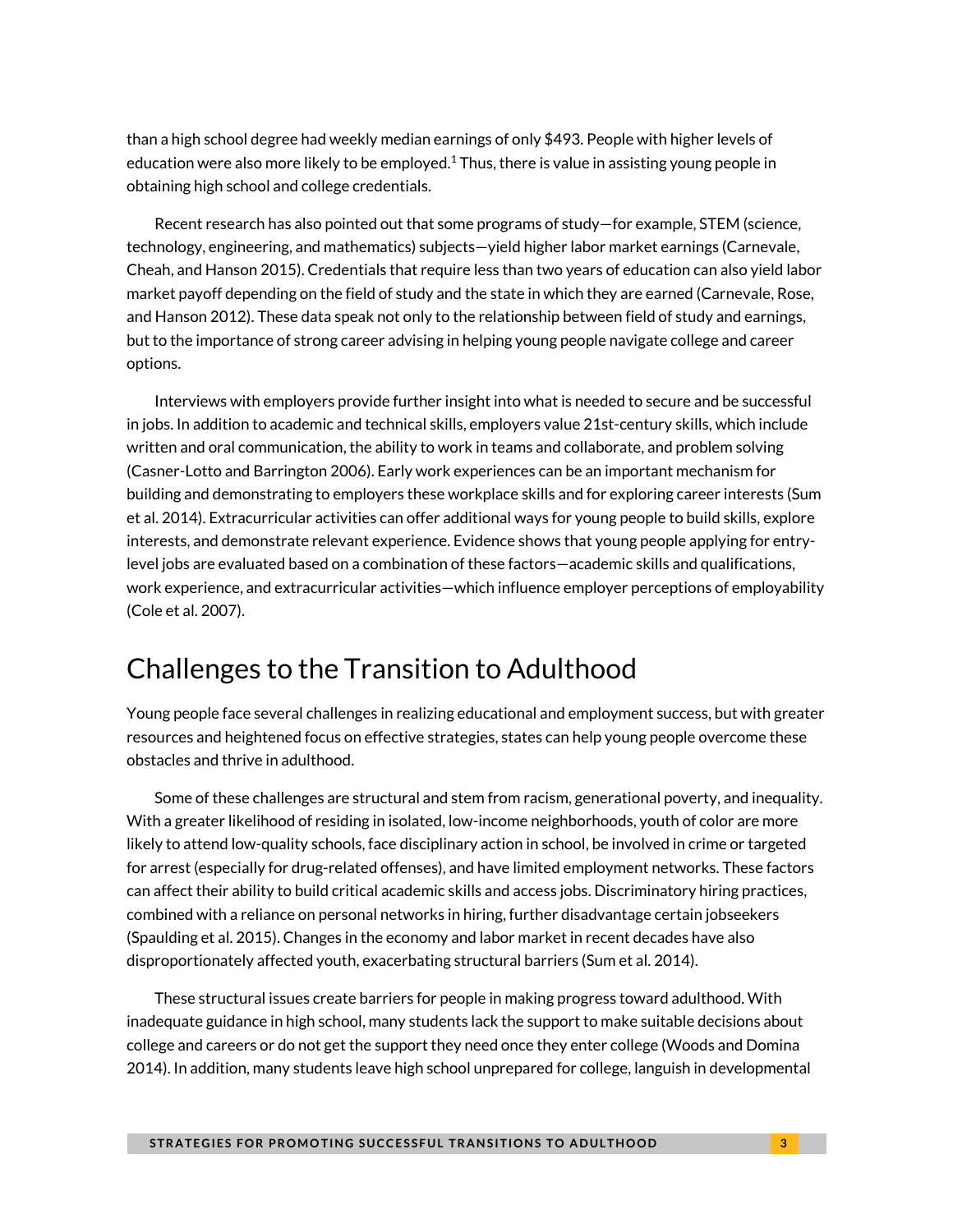education programs, and do not make progress toward credential attainment, leading many to drop out (Bailey, Jeong, and Cho 2010). Financial difficulty, familial responsibilities, mental health issues, and other challenges can get in the way of completion. Nationwide, only about 20 percent of students starting college at two-year public institutions earn a certificate or degree within 150 percent of the expected time for completing their programs. For students starting in four-year public colleges and universities, 51 percent earn a certificate or degree within six years. $^2$ 

Young people also have a hard time building early work experiences that can be important for employability and intermediate- and long-term employment outcomes, including hours worked and earnings (Baum and Ruhm 2014; Hossain and Bloom 2015). National data show that during the summer months of 2017, the average monthly unemployment rate for youth ages 16 to 24 was 9.6 percent, compared with just 4.3 percent for workers overall. African American youth had even higher rates of unemployment (16.2 percent) (BLS 2017a; BLS 2017b).

Even those who stay in school and complete college can face difficulty getting a job, potentially a reflection of postsecondary academic programs that are not aligned with industry needs (Bills 2003; Cappelli 2014; Deil-Amen 2006; Manpower 2013). In addition to academic and technical skills, employers note a lack of soft skills among the entry-level workforce (Cappelli 1992; Handel 2003; Moss and Tilly 2001; Rosenbaum 2001, Manpower Group 2017). Enriched learning in and out of school and work experience opportunities can help young people develop the skills employers seek. Relative to low-income students, high-income students have better access to these opportunities, creating what some observers call an "opportunity gap" (Council of Economic Advisers 2015; Kaushal, Magnuson, and Waldfogel 2011; Reardon 2011).

Youth who struggle to stay in school and find work face even greater challenges in their career prospects. An estimated 4.9 million 16-to-24-year-olds are "disconnected" and not engaged in school or work (Burd-Sharps and Lewis 2017). Although there have been improvements overall since the Great Recession, Latinos, African Americans, and Native Americans have higher rates of disconnection than Asian and white youth, even when controlling for income. There is also a divide between urban and rural areas, with higher rates of disconnection for rural youth. Explanations for the high rates of disconnection among rural youth include fewer job opportunities, poor transportation, and increasing opioid use, which has disproportionately affected rural communities and may explain lower employment rates for young men (Krueger 2016).

## The Picture for Young People in the Great Lakes Region

In the Great Lakes states, young people face the challenges that are apparent in the national data on educational and workforce outcomes. But economic challenges in some states have contributed to greater challenges for young people.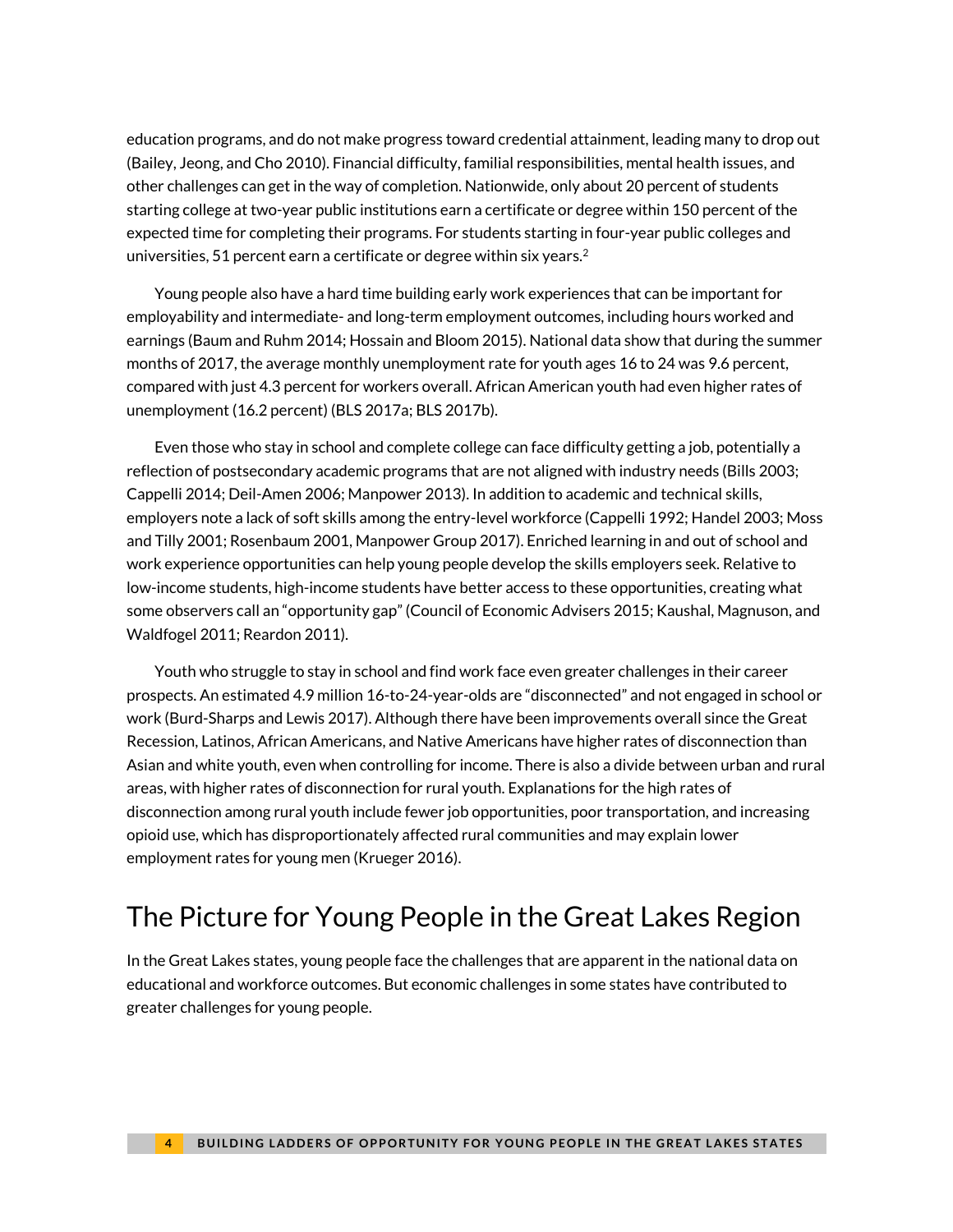### **Postsecondary Outcomes**

Postsecondary credentials are associated with higher rates of employment and earnings. Research has also shown that college attendance patterns, particularly at community colleges, are complex, with students transitioning in and out of school and from institution to institution (Costa 2013). Tables 1 and 2 show the college completion rates for two- and four-year public institutions in the Great Lakes states. Among the six states, Illinois has the highest completion rates from four-year public colleges, and Ohio has the lowest. Among two-year institutions, Minnesota is the leader in college completion, whereas Indiana and Ohio have the lowest rates. Indiana, Ohio and Michigan are all below the national average, while Illinois, Minnesota, and Wisconsin are above the national average. Many students come to college unprepared for the level of work and get held up in developmental education courses. The lack of adequate guidance and support can also be a factor, with many public institutions having high studentto-adviser ratios, making it difficult to provide the support needed to navigate college. Many institutions cannot meet the needs of adult students, who make up a sizeable portion of the college population. Finally, students who are poor tend to do worse in school, and the lower graduation rates in some states may suggest those states have inadequate support to meet students' needs.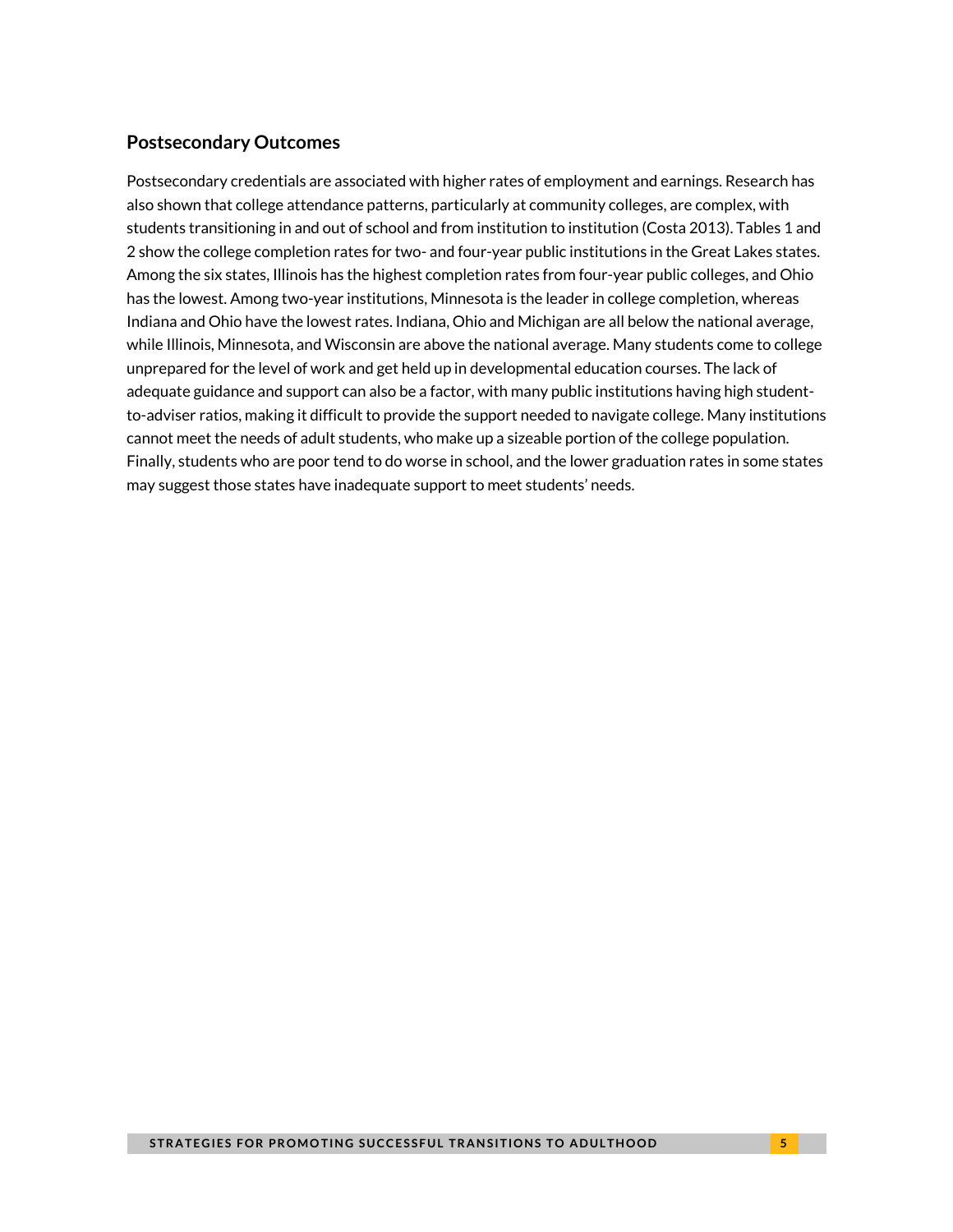|                      | Total           | <b>First completion at</b> | <b>First Completion at Different</b><br>Institution (Anywhere in US) |          | Still enrolled (at | Not enrolled (at |
|----------------------|-----------------|----------------------------|----------------------------------------------------------------------|----------|--------------------|------------------|
|                      | completion rate | starting institution       | Four-year                                                            | Two-vear | any institution)   | any institution) |
| <b>US</b>            | 62.43%          | 49.46%                     | 9.76%                                                                | 3.21%    | 13.24%             | 24.33%           |
| <b>Illinois</b>      | 72.18%          | 61.12%                     | 6.36%                                                                | 4.70%    | 9.49%              | 18.33%           |
| Indiana <sup>a</sup> |                 |                            |                                                                      |          |                    |                  |
| Michigan             | 69.63%          | 60.04%                     | 6.67%                                                                | 2.92%    | 12.48%             | 17.90%           |
| Minnesota            | 73.77%          | 49.66%                     | 18.43%                                                               | 5.67%    | 9.83%              | 16.40%           |
| Ohio                 | 58.63%          | 46.66%                     | 9.03%                                                                | 2.94%    | 12.20%             | 29.17%           |
| Wisconsin            | 68.23%          | 51.27%                     | 11.85%                                                               | 5.11%    | 11.29%             | 20.49%           |

#### **Six-Year Outcomes for Students Who Started at Four-Year Public Institutions, by Origin State**

**Source:** Doug Shapiro, Afet Dundar, Phoebe Khasiala Wakhungu, Xin Yuan, Angel Nathan, and Youngsik Hwang, *[Completing College: A State-Level View of Student Attainment Rates](https://nscresearchcenter.org/signaturereport12-statesupplement/)* (Herndon, VA: National Student Clearinghouse Research Center, 2017).

aCoverage for historical cohort was less than 65 percent and was not included in the National Student Clearinghouse report.

#### TABLE 2

#### **Six-Year Outcomes for Students Who Started at Two-Year Public Institutions, by Origin State**

|                      | Total<br>completion | <b>First completion</b><br>at starting | <b>First Completion at</b><br><b>Different Institution</b><br>(Anywhere in US) |           | <b>Subsequent</b><br>completion at a | Total four-year | Still enrolled<br>(at any | Not enrolled<br>(at any |
|----------------------|---------------------|----------------------------------------|--------------------------------------------------------------------------------|-----------|--------------------------------------|-----------------|---------------------------|-------------------------|
|                      | rate                | institution                            | Two-vear                                                                       | Four-year | four-year institution                | completion rate | institution)              | institution)            |
| <b>US</b>            | 39.29%              | 26.67%                                 | 3.32%                                                                          | 9.30%     | 6.65%                                | 15.95%          | 15.80%                    | 44.90%                  |
| <b>Illinois</b>      | 46.15%              | 32.80%                                 | 3.62%                                                                          | 9.73      | 9.81%                                | 19.54%          | 12.61%                    | 41.24%                  |
| Indiana <sup>a</sup> | 23.15%              | 15.53%                                 | 0.64%                                                                          | 6.98%     | 1.70%                                | 8.68%           | 17.65%                    | 59.20%                  |
| Michigan             | 35.51%              | 24.13%                                 | 2.30%                                                                          | 9.09%     | 4.91%                                | 14.00%          | 16.30%                    | 48.19%                  |
| Minnesota            | 54.72%              | 36.87%                                 | 5.48%                                                                          | 12.37%    | 6.94%                                | 19.30%          | 10.98%                    | 34.30%                  |
| Ohio                 | 33.57%              | 23.01%                                 | 1.46%                                                                          | 9.09%     | 4.04%                                | 13.14%          | 13.05%                    | 53.39%                  |
| Wisconsin            | 49.86%              | 39.00%                                 | 4.71%                                                                          | 6.16%     | 4.75%                                | 10.91%          | 10.24%                    | 39.90%                  |

**Sources:** Doug Shapiro, Afet Dundar, Phoebe Khasiala Wakhungu, Xin Yuan, Angel Nathan, and Youngsik Hwang, *[Completing College: A State-Level View of Student Attainment Rates](https://nscresearchcenter.org/signaturereport12-statesupplement/)* (Herndon, VA: National Student Clearinghouse Research Center, 2017); Doug Shapiro, Afet Dundar, Phoebe Khasiala Wakhungu, Xin Yuan, Angel Nathan, and Youngsik Hwang, *[Completing College: A State-Level View of Student Attainment Rates](https://nscresearchcenter.org/wp-content/uploads/NSC_Signature_Report_10_StateSupp.pdf)* (Herndon, VA: National Student Clearinghouse Research Center, 2016).

a Reflects 2016 report as 2017 report did not include data on Indiana because there were fewer than three institutions included.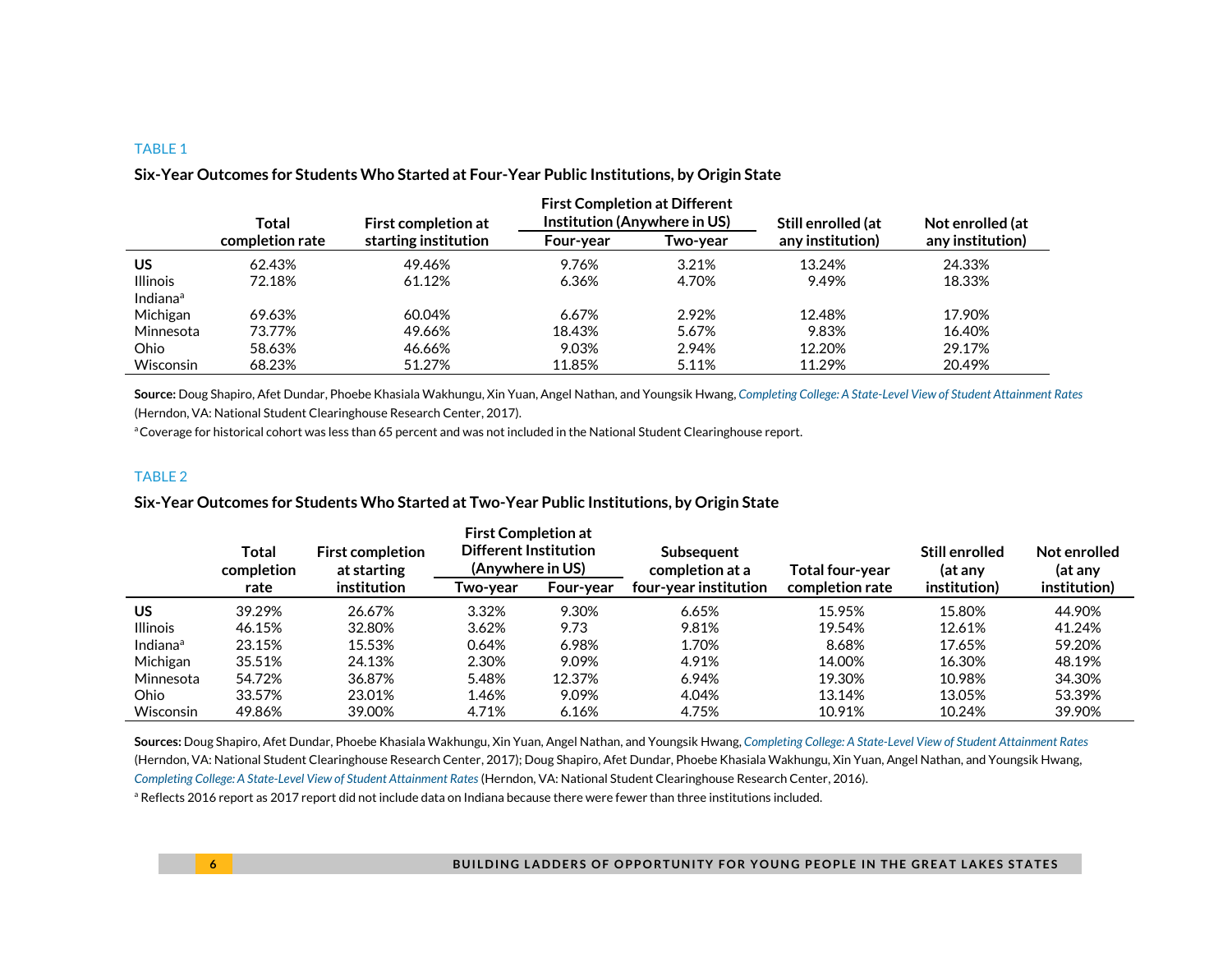## **Employment Outcomes**

Another key outcome for young people transitioning to adulthood and the workforce is employment. Across the six states were high rates of unemployment among youth ages 16 to 24 (figure 1). Unemployment rates for young people ages 16 to 19 are three to four times larger than the average for all age groups, except in Wisconsin, where young people ages 16 to 19 are only about two times more likely to be unemployed than the average jobseeker in that state (9.3 percent for 16-to-19-year-olds compared with 4.3 percent overall). Minnesota also has low total unemployment (3.9 percent), and young people seem to fare better in the job market than in the other states. Illinois, which has the highest overall unemployment rate at 5.9 percent, has the highest unemployment rates for 16-to-19 year-olds at nearly 20 percent, approximately double the rates for the same age group in Wisconsin and Minnesota. Overall, 20-to-24-year-olds tend to do better in the labor market than 16-to-19-year-olds, but unemployment rates are still high relative to the average for all age groups.

### FIGURE 1

#### **Unemployment Rates Overall and for Young People (2016 annual averages)**



**Source:** Bureau of Labor Statistics, 2016.

**Note:** Data reflect the employment status of the civilian, noninstitutional population.

## **Disconnection from Work and School**

A key area of concern for policymakers is the number of young people who are disconnected from school and work. Since the Great Recession, the number of disconnected youth has declined nationally,

**STRATEGIES FOR PROMOTING SUCCESSFUL TRANSITIONS TO ADULTHOOD**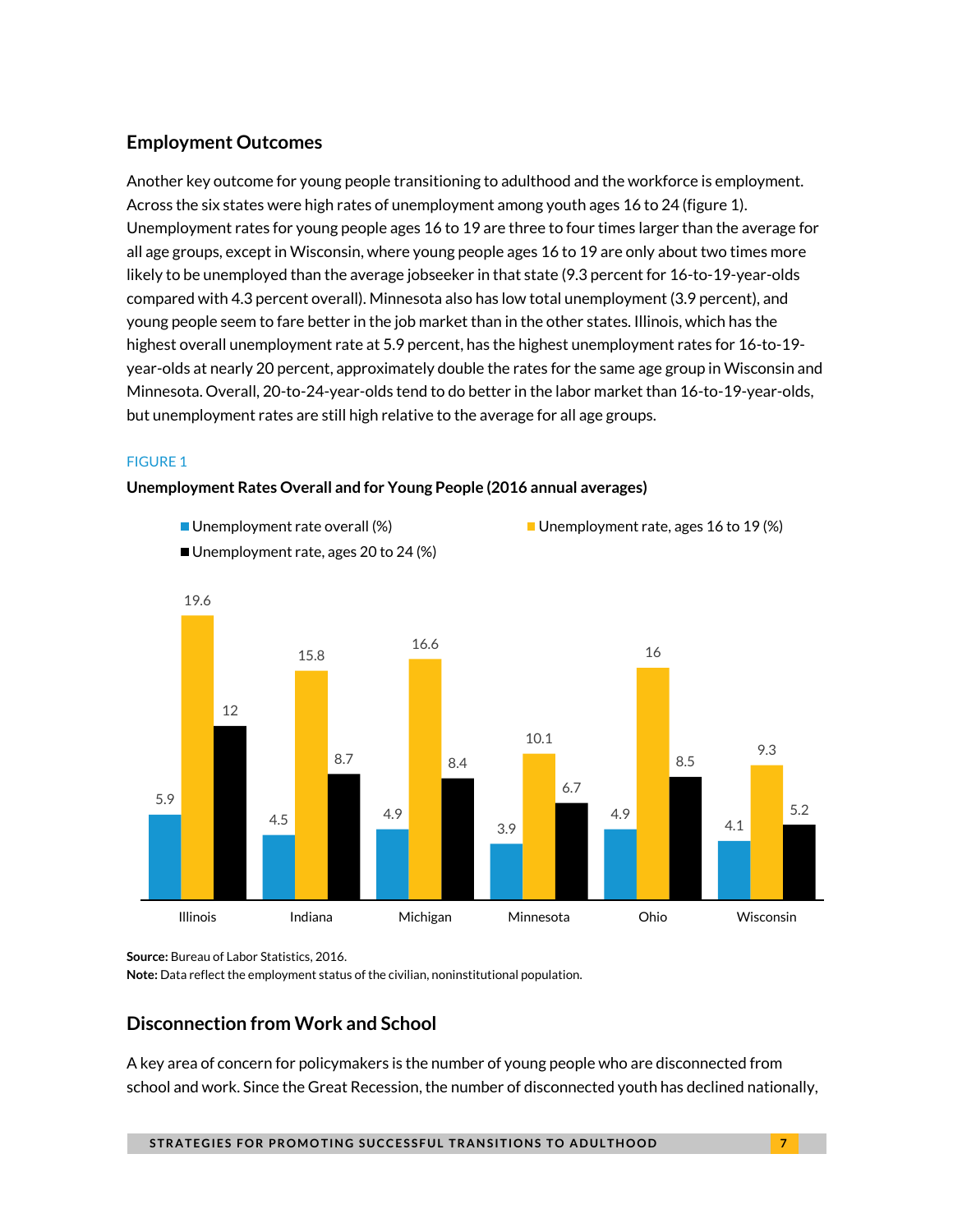and this is true in the Great Lakes states as well. Illinois, Indiana, Minnesota, Ohio, and Wisconsin have lower percentages of disconnected youth than nationwide (table 3). But low percentages overall can mask differences for population subgroups. For example, in Minnesota, the state with the lowest percentage of disconnected youth at 7.5 percent, the Latino rate of disconnection is 18.7 percent. In Illinois, Michigan, and Wisconsin, the rate of disconnection for African American youth is more than double the statewide rate (Burd-Sharps and Lewis 2017).

#### TABLE 3

|                  | Disconnected youth (2015)<br>(percentage of 16-to 24-year-olds) | Change, 2010-15 (%) |
|------------------|-----------------------------------------------------------------|---------------------|
| บร               | 12.3                                                            | -16.4               |
| <b>Illinois</b>  | 12.1                                                            | $-7.6$              |
| Indiana          | 12.1                                                            | $-12.3$             |
| Michigan         | 13.0                                                            | $-14.6$             |
| Minnesota        | 7.5                                                             | $-19.0$             |
| Ohio             | 11.5                                                            | $-22.2$             |
| <b>Wisconsin</b> | 8.8                                                             | $-21.1$             |

#### **Rates of Disconnection among Youth in the Great Lakes States**

**Source:** Sarah Burd-Sharps and Kristen Lewis, *[Promising Gains, Persistent Gaps: Youth Disconnection in America](https://ssrc-static.s3.amazonaws.com/moa/Promising%20Gains%20Final.pdf)* (New York: Social Science Research Council, Measure for America, 2017).

# How the Great Lakes States Are Addressing These Challenges

Over the past decade, people have recognized the need to address the challenges facing young people. Government and philanthropy have focused resources on high youth unemployment and high numbers of disconnected youth, as well as reforms in higher education to address low graduation rates and concerns that the US education system is not preparing young people for work. State and local governments have been instrumental in these efforts, working with employers and leveraging philanthropic investments to develop effective strategies.

This is true in the Great Lakes states. Below, I highlight policies, strategies, and programs that facilitate the transition to adulthood and careers and how these strategies are being implemented in the Great Lakes region. I examine six strategy areas:

- 1. Career and college pathway programs at the high school level
- 2. High-quality career and technical education
- 3. Work-based and out-of-school-time learning opportunities
- 4. Higher education systems reforms
- 5. Labor market information and systems data
- 6. Adequate funding for postsecondary education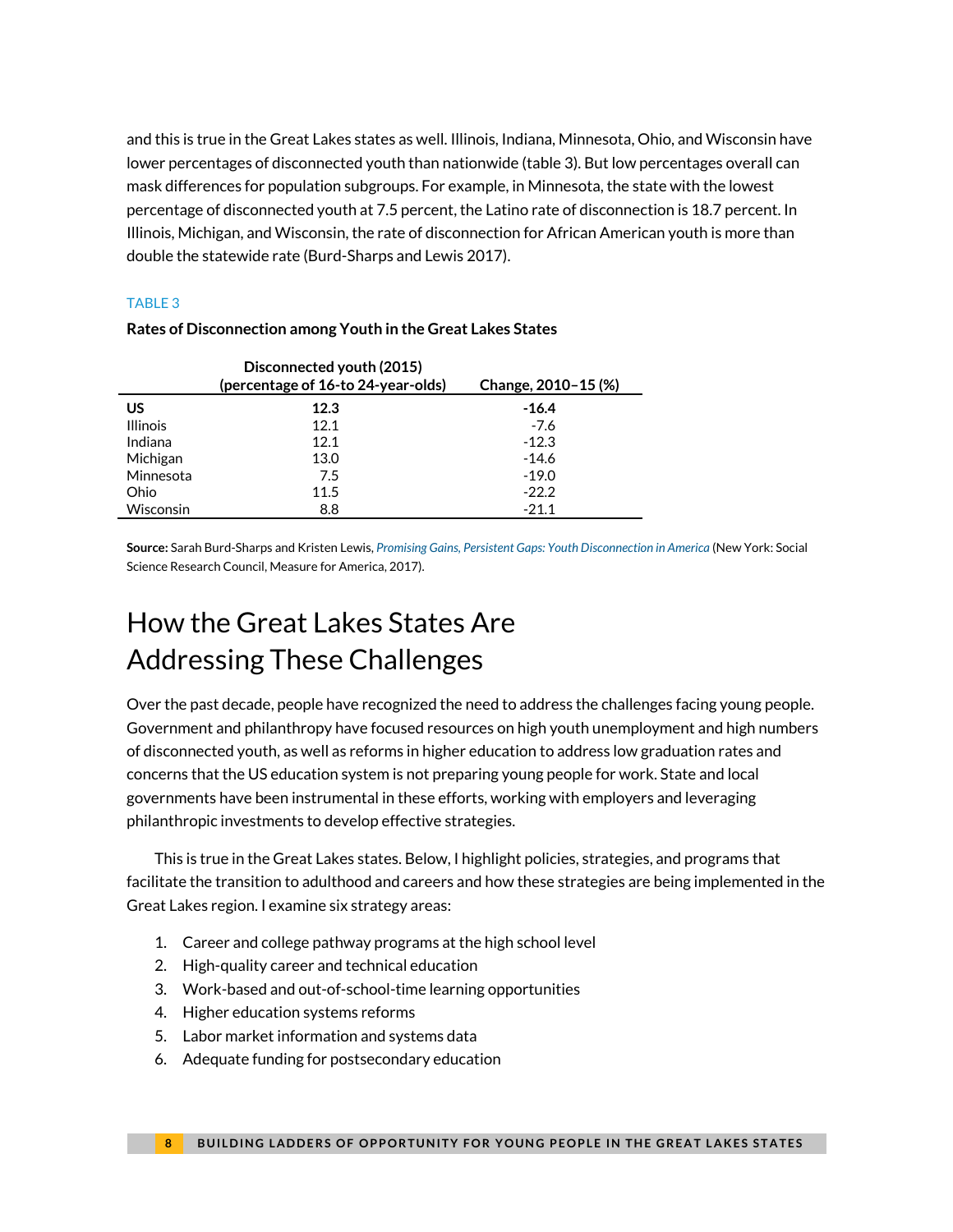## **Career and College Pathway Programs at the High School Level**

The focus of career and technical education at the high school level has changed in the past several decades. In the 1980s, "vocational education" prepared students for direct entry into the labor market after high school. As economic demands have shifted and because of pushback against certain students being tracked into noncollege paths, school systems have recognized the importance of preparing students for college and careers (Visher and Stern 2015). Research has shown the effectiveness of several models. Career academies, which are small learning communities developed within larger high schools that combine rigorous education with an industry focus and work-based learning, have positive and significant impacts on labor market outcomes (Kemple 2008). Also effective are models that allow students to enroll in college coursework in high school (dual enrollment) or work toward a college degree (early college high schools). Berger and colleagues (2013, 2014) found that early college high schools increase high school graduation, college enrollment, and college completion.

Several initiatives have helped implement models that facilitate the transition to college and careers for high school students. Visher and Stern (2015) provide examples of how these models are being implemented across the country. Table 4, based on Visher and Stern's analysis, shows some of these initiatives and how they are being implemented in the Great Lakes states. Efforts under way in every one of the Great Lakes states suggest that career pathway models at the high school level are starting to take hold.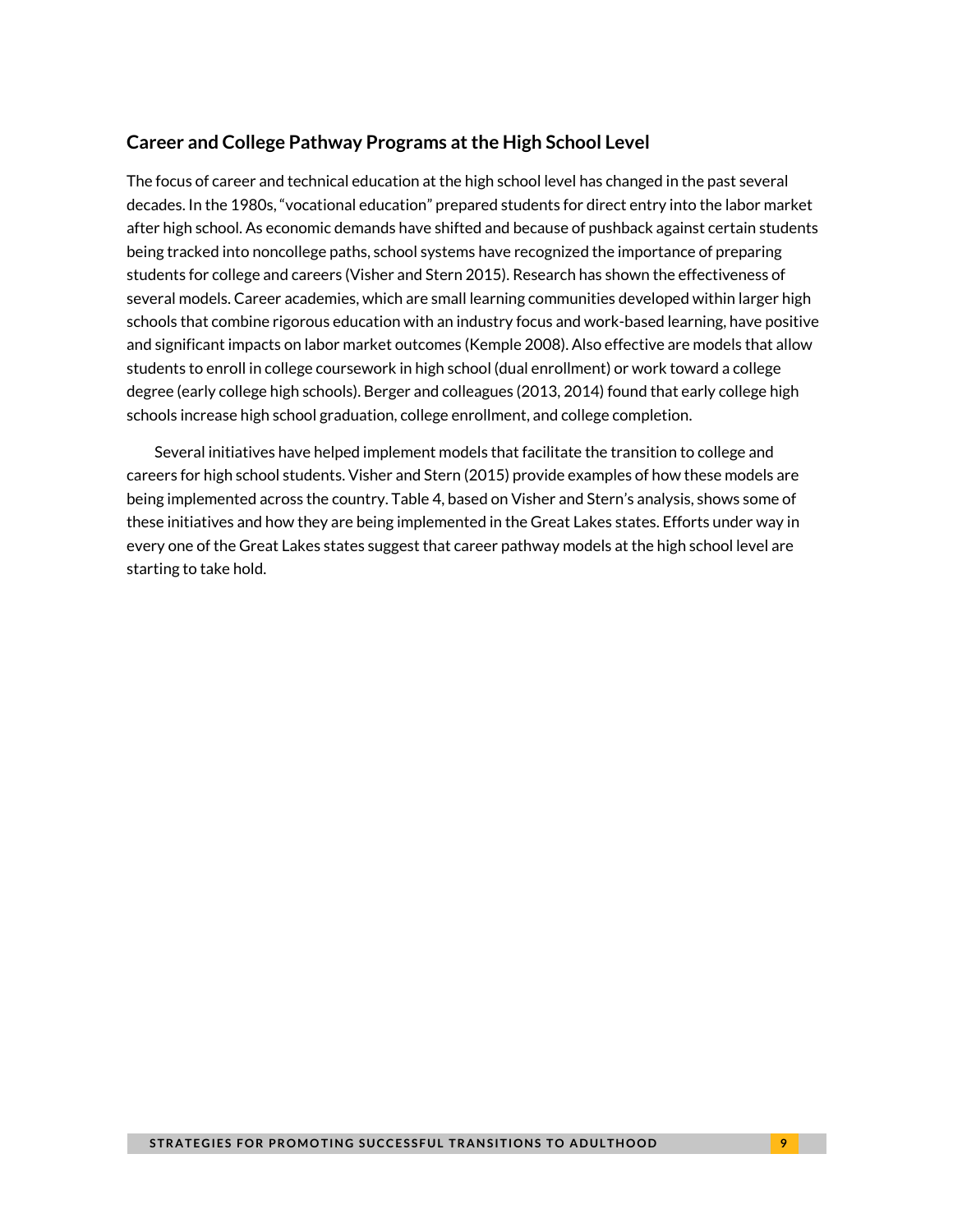#### **Career and College Pathway Implementation in the Great Lakes States**

| Initiative                                             | <b>Description</b>                                                                                                                                                                                                                                                                                                                  | <b>States</b>                                           | Supporting organizations and funders                                                                                                                                                                                                                                                                                           |
|--------------------------------------------------------|-------------------------------------------------------------------------------------------------------------------------------------------------------------------------------------------------------------------------------------------------------------------------------------------------------------------------------------|---------------------------------------------------------|--------------------------------------------------------------------------------------------------------------------------------------------------------------------------------------------------------------------------------------------------------------------------------------------------------------------------------|
| Pathways to<br>Prosperity <sup>a</sup>                 | State-based system of pathways from ninth<br>grade through college that is sector focused<br>(advanced manufacturing, information<br>technology, health, construction, and first<br>responders)                                                                                                                                     | IL, IN, MI,<br>MN, OH,<br>WI                            | Jobs for the Future and the Harvard<br><b>Graduate School of Education</b>                                                                                                                                                                                                                                                     |
| <b>Youth Career</b><br>Connect <sup>b</sup>            | Encourages school districts, institutions of<br>higher education, the workforce investment<br>system, and their partners to integrate<br>rigorous educational standards with work<br>experiences and skills; focus is on employer<br>engagement, high-demand industries,<br>integration of postsecondary education, and<br>training | IL, IN (2),<br>MN(2),<br><b>OH</b>                      | US Department of Labor                                                                                                                                                                                                                                                                                                         |
| Dual<br>enrollment<br>with a CTE<br>focus <sup>c</sup> | Formal arrangements between a state, school<br>districts, and college systems that allow high<br>school students to enroll in CTE courses in<br>local community colleges, earning college<br>credit or certificates while completing high<br>school programs, sometimes with extra<br>support                                       | IL, IN, MI,<br>MN, OH,<br>WI                            | State-level college and K-12 agencies                                                                                                                                                                                                                                                                                          |
| Career<br>academies <sup>d</sup>                       | Small learning communities within larger high<br>schools that integrate rigorous academics with<br>CTE coursework, work-based learning, and<br>personalized learning environments                                                                                                                                                   | IN(1), MI<br>$(8)$ , MN<br>$(10)$ , WI<br>(18)          | National Academy Foundation and<br>National Career Academy Coalition                                                                                                                                                                                                                                                           |
| Early college<br>high schools <sup>e</sup>             | Combining high school and college in a<br>rigorous, supportive environment that enables<br>struggling students to graduate with college<br>credit and the tools for postsecondary success                                                                                                                                           | $IL(1)$ , IN<br>$(1)$ , MI $(3)$ ,<br>OH (11),<br>WI(1) | Jobs for the Future and the Bill & Melinda<br><b>Gates Foundation</b>                                                                                                                                                                                                                                                          |
| New Tech<br>Networkf                                   | Project-based learning, collaborative learning<br>with integration of cutting-edge technology;<br>focus is on college and deeper learning and<br>includes specialized curricula, STEM, global<br>studies, and environmental education                                                                                               | IL $(2)$ , IN<br>$(15)$ , MI<br>$(7)$ , OH<br>(8),      | The William and Flora Hewlett<br>Foundation, Carnegie Corporation of New<br>York, Bill & Melinda Gates Foundation,<br>Steelcase Education Solutions, Educate<br>Texas, UTeach, Center of Excellence in<br>Leadership of Learning, North Carolina<br>New Schools Project, Buck Institute for<br>Education, and the Asia Society |

**Source:** Adapted from Mary G. Visher and David Stern, *[New Pathways to Careers and College: Examples, Evidence, and Prospects](https://www.mdrc.org/sites/default/files/New_Pathways.pdf)* (New York: MDRC, 2015). The table is not exhaustive and may exclude efforts not captured by Visher and Stern (2015), including more recent initiatives or related programs not attached to one of these national initiatives.

**Note:** CTE = career technical education; STEM = science, technology, engineering, and mathematics.

a See "Pathways to Prosperity Network," Jobs for the Future, accessed October 6, 2017, [http://www.jff.org/initiatives/pathways](http://www.jff.org/initiatives/pathways-prosperity-network)[prosperity-network.](http://www.jff.org/initiatives/pathways-prosperity-network)

<sup>b</sup>See "Youth Career Connect," US Department of Labor, Employment and Training Administration, last updated November 9, 2016[, https://doleta.gov/ycc/.](https://doleta.gov/ycc/)

 $\cdot$  See "50-State Comparison: Dual/Concurrent Enrollment Policies. Education Commission of the States, accessed November 6, 2017[. https://www.ecs.org/dual-concurrent-enrollment-policies/](https://www.ecs.org/dual-concurrent-enrollment-policies/) 

d See the National Academy Foundation's website at <http://naf.org/> and the National Career Academy Coalition's website at <http://www.ncacinc.com/> .

eSee "Early College Designs," Jobs for the Future, accessed October 6, 2017, [http://www.jff.org/initiatives/early-college-designs.](http://www.jff.org/initiatives/early-college-designs) f See the New Tech Network's website at [https://newtechnetwork.org/.](https://newtechnetwork.org/)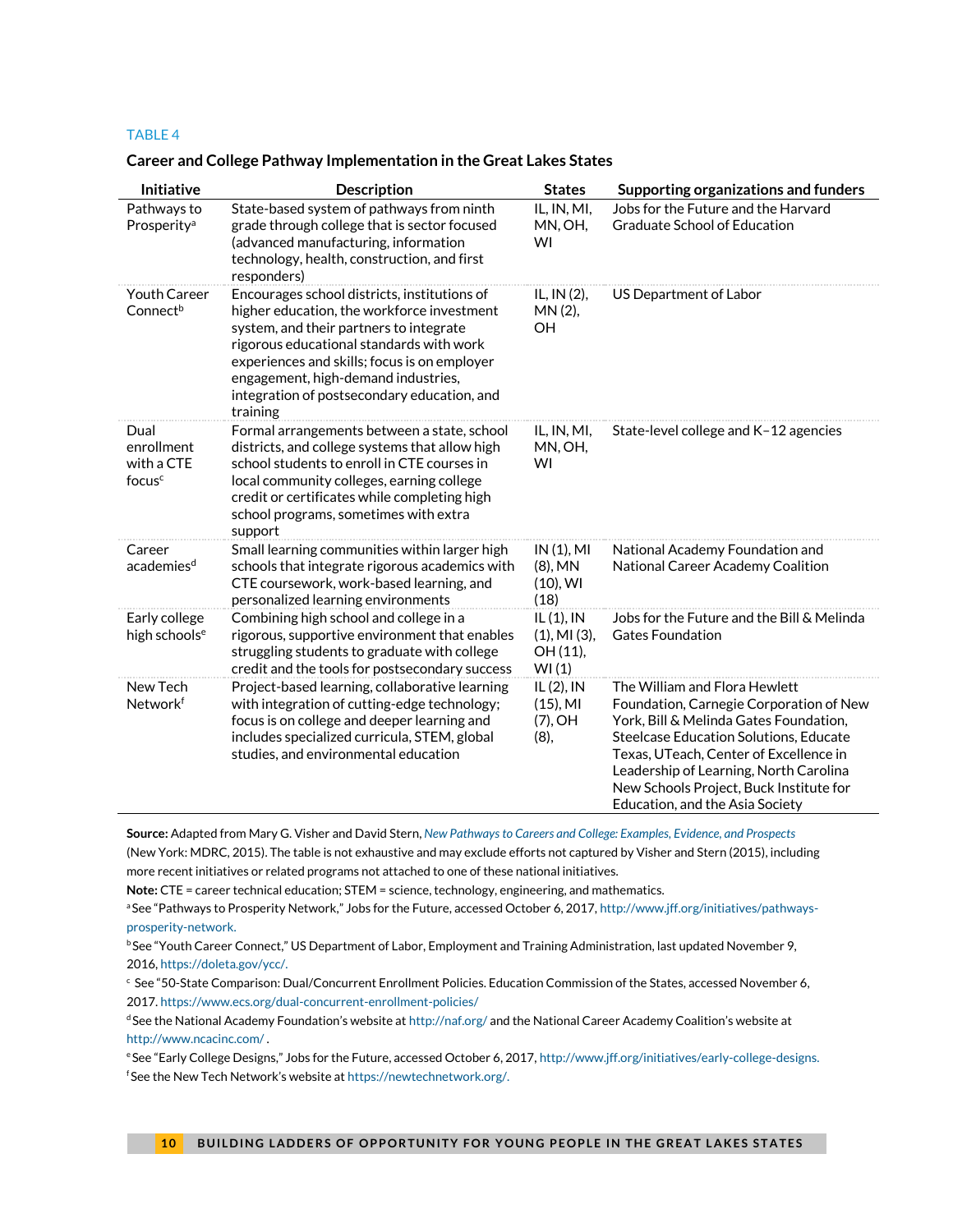### **High-Quality Career and Technical Education**

High-quality career and technical education (CTE) at the high school and college levels can give students access to careers that will pay family-sustaining wages and meet employers' needs for workers with appropriate technical skills. Many of the pathways described above involve integrating career and technical education at the high school level. A major source of CTE funding is the Carl D. Perkins Career and Technical Education Act, which supports career and technical education at the high school and college levels. Table 5 shows differences in the availability of funding across the Great Lakes states and the distribution of local funding allocations between the high school and college levels.

#### TABLE 5

| <b>Career and Technical Education: Title I Spending</b> |  |
|---------------------------------------------------------|--|
|---------------------------------------------------------|--|

|                 | Total allocation $(\frac{4}{3})^a$ | Local allocation (\$) | Percentage of local<br>funding spent on<br>secondary CTE | Percentage of local<br>funding spent on<br>postsecondary CTE |
|-----------------|------------------------------------|-----------------------|----------------------------------------------------------|--------------------------------------------------------------|
| <b>Illinois</b> | 39.793.241                         | 33.824.255            | 60                                                       | 40                                                           |
| Indiana         | 25.042.301                         | 33,824,255            | 60                                                       | 40                                                           |
| Michigan        | 36.960.258                         | 31.416.220            | 60                                                       | 40                                                           |
| Minnesota       | 16.684.637                         | 14.181.941            | 42                                                       | 58                                                           |
| Ohio            | 42.750.001                         | 36,337,501            | 88                                                       | 12                                                           |
| Wisconsin       | 20.241.685                         | 17.205.433            | 48                                                       | 52                                                           |

**Source:** "State Profiles," US Department of Education, Office of Career, Technical, and Adult Education, Division of Academic and Technical Education, Perkins Collaborative Resource Network, accessed October 4, 2017[, http://cte.ed.gov/grants/state-profiles.](http://cte.ed.gov/grants/state-profiles)  **Note:** CTE = career and technical education.

aTotal allocation includes funding for leadership, administration, and reserves at the state level. Remaining funding is distributed at the local level with discretion about the distribution between secondary and postsecondary programs. Basic grants are allocated to states based on (1) size of segments of their population (number of youth ages 15 to 19, young adults ages 20 to 24, and adults ages 25 to 65) and (2) the state's per capita income where states with lower per capita incomes are eligible to receive more funding per student than states with higher per capita incomes.

Of the six states, Ohio receives the most in Title I formula funds and distributes 88 percent of the local funding to support secondary education programs. Illinois, Indiana, and Michigan also favor secondary education programs, but in these states, 60 percent of funding is spent in secondary programs compared with 40 percent in postsecondary. Minnesota and Wisconsin spend more of their Perkins CTE funding on postsecondary programs, although the split is close to half.

Beyond the availability of resources, one indicator of quality can be how well CTE funding focuses on the industries where jobs are in demand. Table 6 shows the primary areas of study for "concentrators," or students who have completed focused coursework in a CTE program area.<sup>3</sup> At the high school level, there is variation in the leading career clusters for enrollment, but at the postsecondary level, the highest enrollments are in the health science cluster, an area of projected job growth. Health care occupations also offer the opportunity for career advancement, even if entry-level jobs are low paying, potentially making them a good choice for the focus of CTE programs .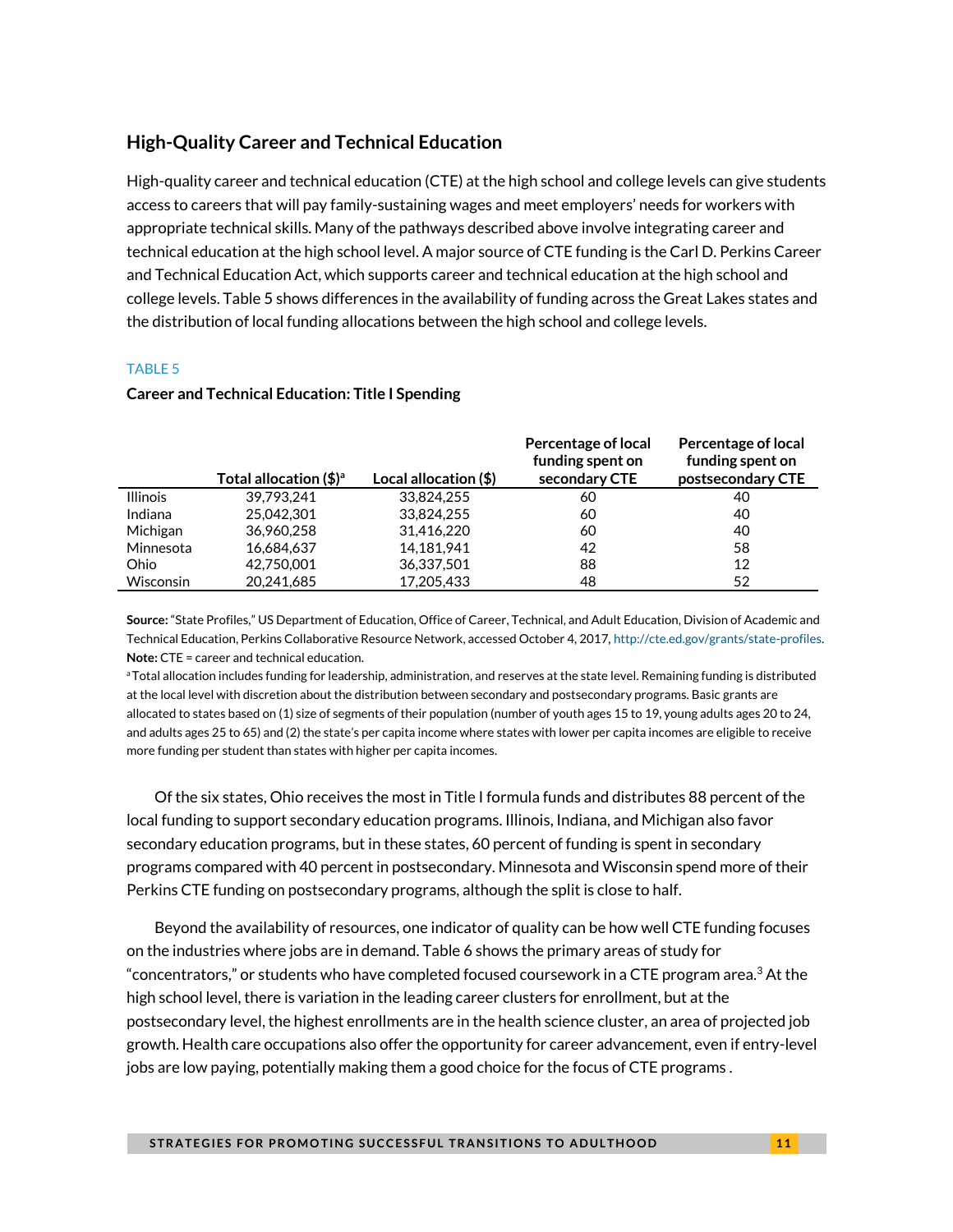|  |  |  |  |  | Career Clusters with Highest Levels of Enrollment for CTE Concentrators, 2014-15 |
|--|--|--|--|--|----------------------------------------------------------------------------------|
|--|--|--|--|--|----------------------------------------------------------------------------------|

| <b>Rank</b> <sup>a</sup> | <b>Illinois</b>                                        | Indiana                                             | Michigan                                               | Minnesota                                              | Ohio                                              | <b>Wisconsin</b>                                       |
|--------------------------|--------------------------------------------------------|-----------------------------------------------------|--------------------------------------------------------|--------------------------------------------------------|---------------------------------------------------|--------------------------------------------------------|
| Secondary                |                                                        |                                                     |                                                        |                                                        |                                                   |                                                        |
| 1                        | Business.<br>management,<br>and<br>administration      | Health science                                      | Health science                                         | Business.<br>management,<br>and<br>administration      | Agriculture,<br>food, and<br>natural<br>resources | Education and<br>training                              |
| 2                        | Transportation,<br>distribution, and<br>logistics      | Transportation,<br>distribution, and<br>logistics   | Marketing,<br>sales, and<br>service                    | Human<br>services                                      | Health science                                    | Business,<br>management,<br>and<br>administration      |
| 3                        | Architecture<br>and<br>construction                    | Science.<br>technology,<br>engineering, and<br>math | Business.<br>management,<br>and<br>administration      | Agriculture,<br>food, and<br>natural<br>resources      | Transportation,<br>distribution,<br>and logistics | Manufacturing                                          |
| Postsecondary            |                                                        |                                                     |                                                        |                                                        |                                                   |                                                        |
|                          | Health science                                         | Health science                                      | Health science                                         | Health science                                         | Health science                                    | Health science                                         |
| 2                        | Law, public<br>safety,<br>corrections, and<br>security | Business,<br>management,<br>and<br>administration   | Business,<br>management,<br>and<br>administration      | Business,<br>management,<br>and<br>administration      | Business,<br>management,<br>and<br>administration | Business,<br>management,<br>and<br>administration      |
| 3                        | Business,<br>management,<br>and<br>administration      | Science,<br>technology,<br>engineering, and<br>math | Law, public<br>safety,<br>corrections,<br>and security | Law, public<br>safety,<br>corrections,<br>and security | Manufacturing                                     | Law, public<br>safety,<br>corrections,<br>and security |

**Source:** "State Profiles," US Department of Education, Office of Career, Technical, and Adult Education, Division of Academic and Technical Education, Perkins Collaborative Resource Network, accessed October 4, 2017[, http://cte.ed.gov/grants/state-profiles.](http://cte.ed.gov/grants/state-profiles) <sup>a</sup> Top three career clusters based on those that have the highest rates of enrollment.

## **Work-Based and Out-of-School-Time Learning Opportunities**

Given the importance of early work experiences in building skills and credentials for youth, the opportunity to access work-based and other out-of-school-time learning opportunities is critical. Summer youth employment programs offer young people the chance to gain employable skills. Although research has found limited impacts on later employment, several studies have shown positive impacts on employment in the summer of participation and on other medium- and long-term outcomes, such as avoidance of criminal behavior, reduced mortality, and better school attendance (Leos-Urbel 2014; Heller 2014; Gelber, Isen, and Keller 2014). Registered apprenticeships, which are part of a federal program that is managed by states, combine classroom training with paid on-the-job training. Registered apprenticeships have shown strong positive impacts on participants and are attractive because they are strongly linked to employers, allow participants to gain skills while earning a wage, and offer young people the opportunity to build a relationship with a caring adult, found to be important when working with young people (Reed et al. 2012).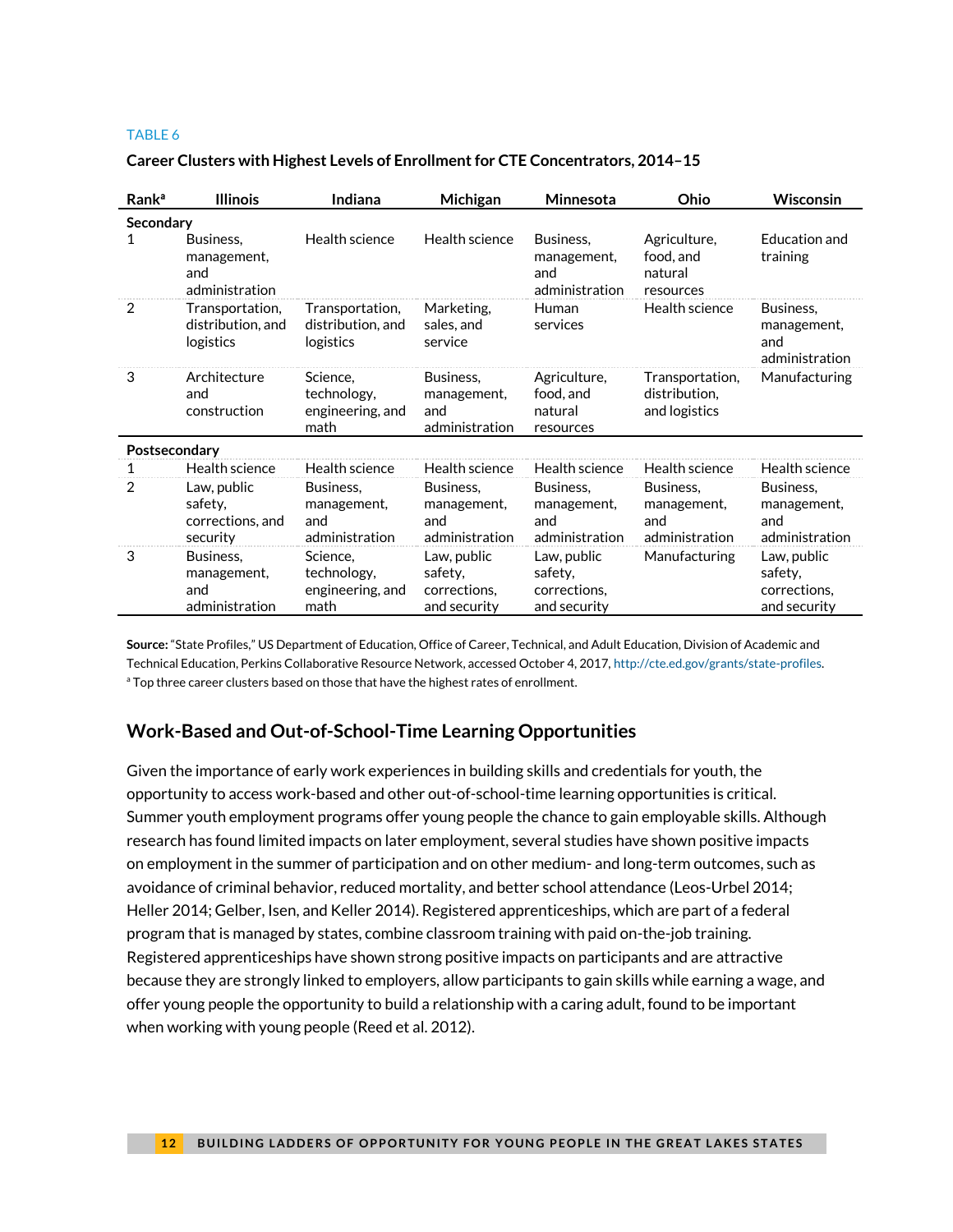The 2014 Workforce Innovation and Opportunity Act (WIOA), the main law governing the public workforce system, puts a strong emphasis on work-based learning (including summer jobs) and expanded services to youth, including disconnected youth. State WIOA plans reveal that several Great Lakes states plan to use WIOA resources to support summer youth employment and other careerfocused enrichment for youth. The Illinois state plan describes an effort to develop an apprenticeship program with the Illinois Manufacturers' Association and offer a summer learning academy for middle school girls. Indiana, Michigan, and Wisconsin have efforts to focus on summer youth employment opportunities. Indiana and Michigan plans also focus on providing other out-of-school-time learning programs through summer camps and after-school programs. Minnesota's plan describes summer programs focused on work experience and work readiness for special populations, including teen parents and Temporary Assistance for Needy Families recipients.

WIOA also emphasizes apprenticeships. Table 7 shows the 2016 totals for registered apprenticeship programs. Of the six Great Lakes states, Ohio had the largest number of active apprentices, and Michigan had the largest number of active programs. Indiana had the most new apprentices, and Wisconsin had the most new programs. Minnesota has the least number of active apprentices, new apprentices, completers, active programs, and new programs. Although registered apprenticeships have historically been common in manufacturing and trade professions, the federal government and some states have expanded apprenticeships to include other occupations.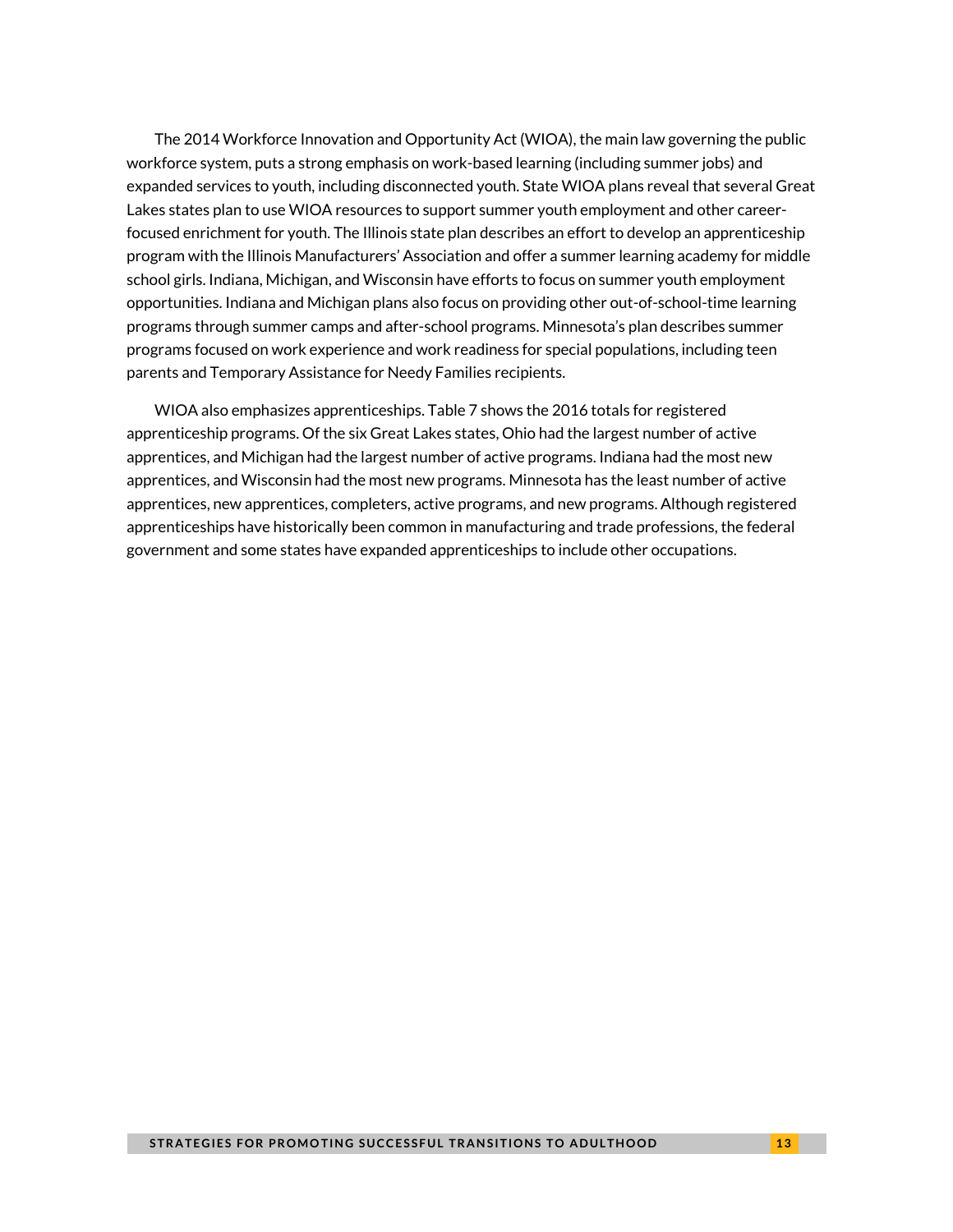#### **State Apprenticeship Program Information**

*Fiscal year 2016 state totals*

|                      | Active      | <b>New</b>  |                   | Active   | <b>New</b> |
|----------------------|-------------|-------------|-------------------|----------|------------|
|                      | apprentices | apprentices | <b>Completers</b> | programs | programs   |
| <b>Illinois</b>      | 13.754      | 4.927       | 1,667             | 486      | 19         |
| Indiana              | 12,406      | 7,178       | 2.891             | 880      | 58         |
| Michigan             | 13.753      | 5,068       | 1,116             | 999      | 75         |
| Minnesota            | 11,656      | 576         | 689               | 225      |            |
| Ohio                 | 16.237      | 6.781       | 2,132             | 926      | 25         |
| <b>Wisconsin</b>     | 10.078      | 5,632       | 949               | 975      | 80         |
| Great Lakes          | 77.884      | 30.162      | 9.444             | 4.491    | 258        |
| <b>United States</b> | 505,371     | 206,020     | 49.354            | 21,339   | 1,701      |

**Source:** US Department of Labor, Registered Apprenticeships National Results, FY 2016, [https://www.doleta.gov/OA/data\\_statistics.cfm.](https://www.doleta.gov/OA/data_statistics.cfm)

### **Higher Education System Reforms**

Recent government and foundation activity has focused on improving higher education so that it better serves students, especially disadvantaged students. Community colleges have often been the focus of demonstration programs to help targeted populations obtain the education and training they need to succeed in the workforce. Strategies embodied in these initiatives include the following:

- Class schedules that allow working students to enroll
- **Modularized courses in a program to accelerate learning**
- **•** Online or hybrid learning
- **Better articulation of noncredit to for-credit programming within the community college and of** transfer of credits to four-year institutions
- Short-term credentials that articulate or are "stackable" toward a degree
- More effective outreach and engagement of employers and industry that goes beyond advisory boards
- Cohort-based approaches and learning communities
- **Transformation of counseling and advising, financial aid, and other student supports to be more** accessible and helpful to students
- **Changes in how students enter and move beyond remedial and developmental education,** including integrating adult basic education with career and technical education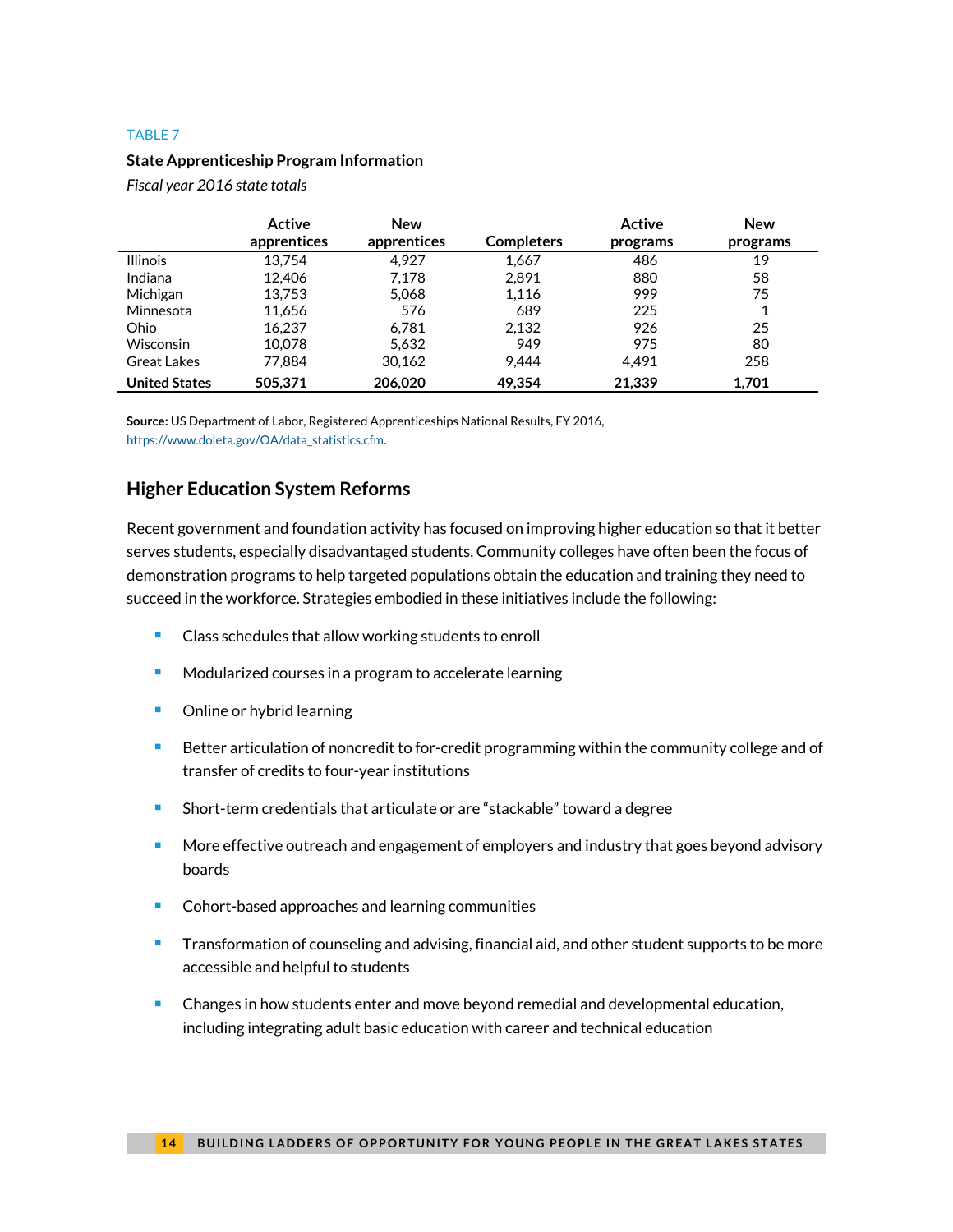It is difficult to know how well these strategies are taking hold across the Great Lakes region. Some information comes from the National Skills Coalition, which conducted state-level research in 2016 to assess implementation of strategies to support students and jobseekers through system-level improvements, including integrated education and training, stackable credentials, job-driven financial aid, and systems alignment policies. All six states have implemented policies to meet the needs of disadvantaged students. Minnesota has the most indicators of support for these students, while Ohio uses only stackable credentials (table 8).

#### TABLE 8

|                 | Integrated education<br>and training <sup>a</sup> | <b>Stackable</b><br>credentialsb | Job-driven financial<br>aid <sup>c</sup> | Alignment <sup>d</sup> |
|-----------------|---------------------------------------------------|----------------------------------|------------------------------------------|------------------------|
| <b>Illinois</b> |                                                   |                                  |                                          |                        |
| Indiana         |                                                   |                                  |                                          |                        |
| Michigan        |                                                   |                                  | x                                        |                        |
| Minnesota       |                                                   | x                                |                                          |                        |
| Ohio            |                                                   | ⋏                                |                                          |                        |
| Wisconsin       | v                                                 |                                  |                                          |                        |

#### **Policies for Meeting the Needs of Disadvantaged Students**

**Source:** National Skills Coalition (NSC), ["Skills Equity Policy in the States: A Summary of Findings from NSC's 50](https://www.nationalskillscoalition.org/resources/publications/file/Scan-Summary-Final.pdf)-State Scans" (Washington, DC: NSC, n.d.).

<sup>a</sup> States that have integrated education and training have "policies that address the basic skill gaps of jobseekers by encouraging the adoption of program models that allow participants to develop or refresh basic skills, such as math, reading, or spoken English, while simultaneously training for an in-demand occupation or industry."

bA stackable credential is "an industry-recognized credential offered by a certificate or other nondegree program, or a third-party certification or occupational license, which articulates toward a higher-level certificate or associate's degree in the same occupational area."

 $c_J$ ob-driven financial aid policies address gaps in funding for students pursuing career-focused programs not covered by Pell grants or other federal financial aid. States can offer grants or tuition waivers to students pursuing short-term training or who are enrolled less than full time.

<sup>d</sup> States can use alignment policies to ensure alignment of different pieces of the system so students can make progress along career pathways. The following are key elements that signal systems alignment policies: integrated education and training, career counseling, support services, high school equivalent credentials, industry-recognized and stackable postsecondary credentials, and industry engagement.

#### **Labor Market Information and System Data**

Analyzing labor market and systems performance data is critical to developing systems aligned with employer and labor market needs. States need accessible data on a regular basis to understand the demand for workers and skills for particular occupations and industries to design a workforce and education system responsive to employer needs and that prepares workers for the right jobs and skills. Tracking progress through educational institutions and into the workforce is important and can be done through P-20 data systems, which link individual records in employment and educational data starting in preschool and continuing through college and entry into the workforce.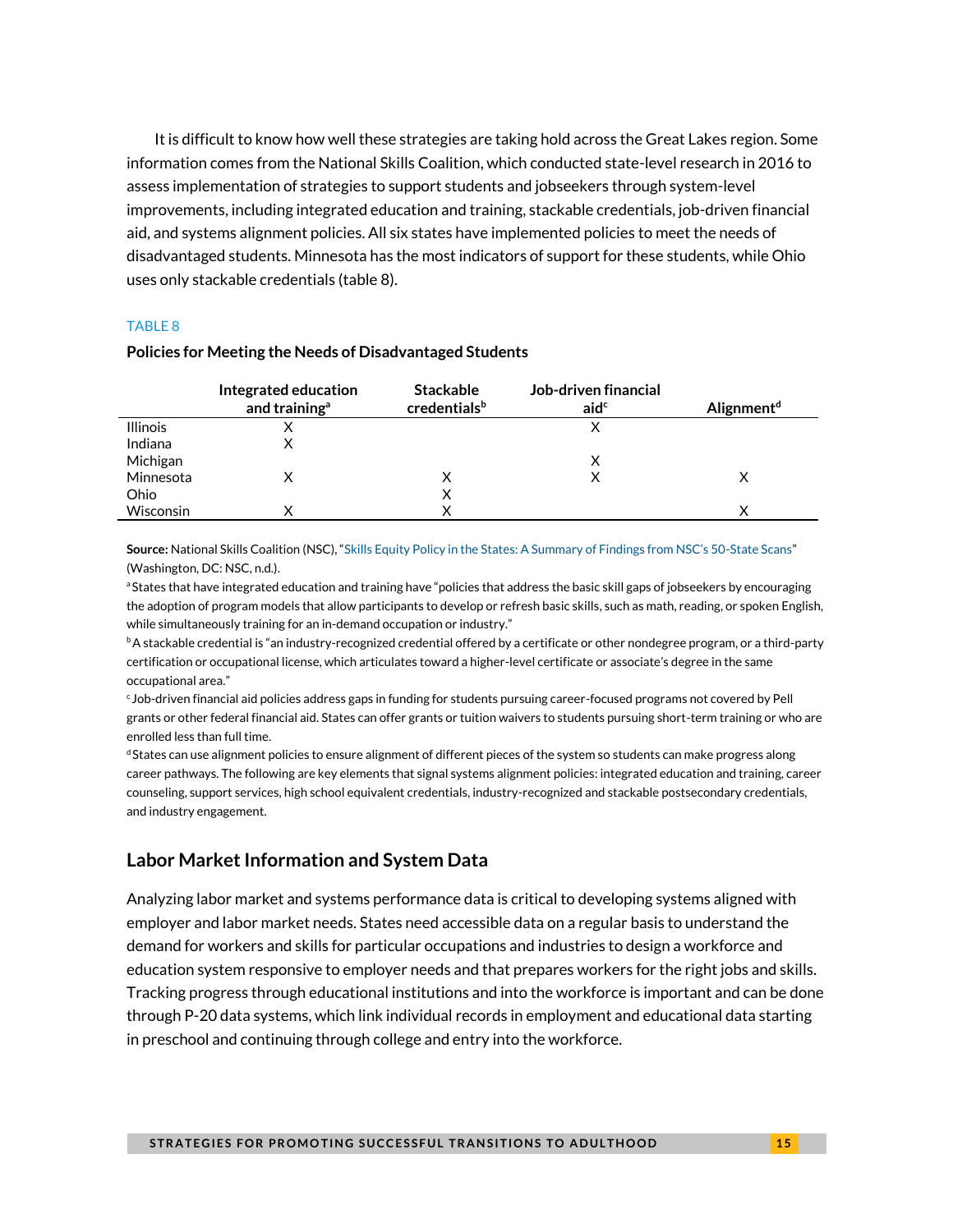A scan by the Educational Commission of the States indicates that all six of the Great Lakes states are operating P-20 data systems thanks to federal efforts to promote such systems on behalf of the US Departments of Education and Labor.<sup>4</sup> However, there is still variation across states in terms of what systems are included, with Illinois, Indiana and Minnesota data systems encompassing early education, K–12, postsecondary and workforce data and the remaining states including only two or three of these systems' data. An assessment by the Workforce Data Quality Campaign (2016) suggests that states are in different stages of development with respect to data quality and access. Indiana, Michigan, Minnesota, and Ohio achieved goals around use and access to labor market data. Ohio and Minnesota were the only states that secured state funding to support data efforts. According to the report, Indiana, Minnesota, and Ohio are leaders, while Wisconsin made only minimal progress on several indicators.

Many states have made funding for public higher education performance based by tying a portion of funding to student outcomes, such as course completion or graduation. No research points to the effectiveness of such policies in improving performance for program graduates (Dougherty et al. 2016; Hillman 2016). Proponents argue that the traditional approach to reimbursement based on the number of full-time equivalent (FTE) students (or the number of students "in seats") provides incentives for institutions to fill seats rather than help people cross the finish line. Critics argue that performancebased funding does not wholly account for differences in the populations served by different institutions. One concern is that this approach to financing may underresource institutions most in need. In that vein, there is an argument for equity-based funding, where colleges that serve the most atrisk students receive more funding (Hillman 2016). Critics also worry about "cream skimming," where performance-based funding provides incentives to institutions not to admit students who put colleges most at risk of not meeting performance goals. Although the best approach is not clear, understanding reimbursement structures in the Great Lakes states can highlight points of leverage and opportunities for reform depending on each state's needs.

Research by the National Council of State Legislatures in 2015 documented performance-based funding for higher education across the 50 states. Selected data from the Great Lakes states are shown in table 9. Ohio has the greatest proportion of higher education funding being allocated to college through performance reimbursement, whereas Illinois has the least. Wisconsin's performance-based funding structure applies only to technical colleges.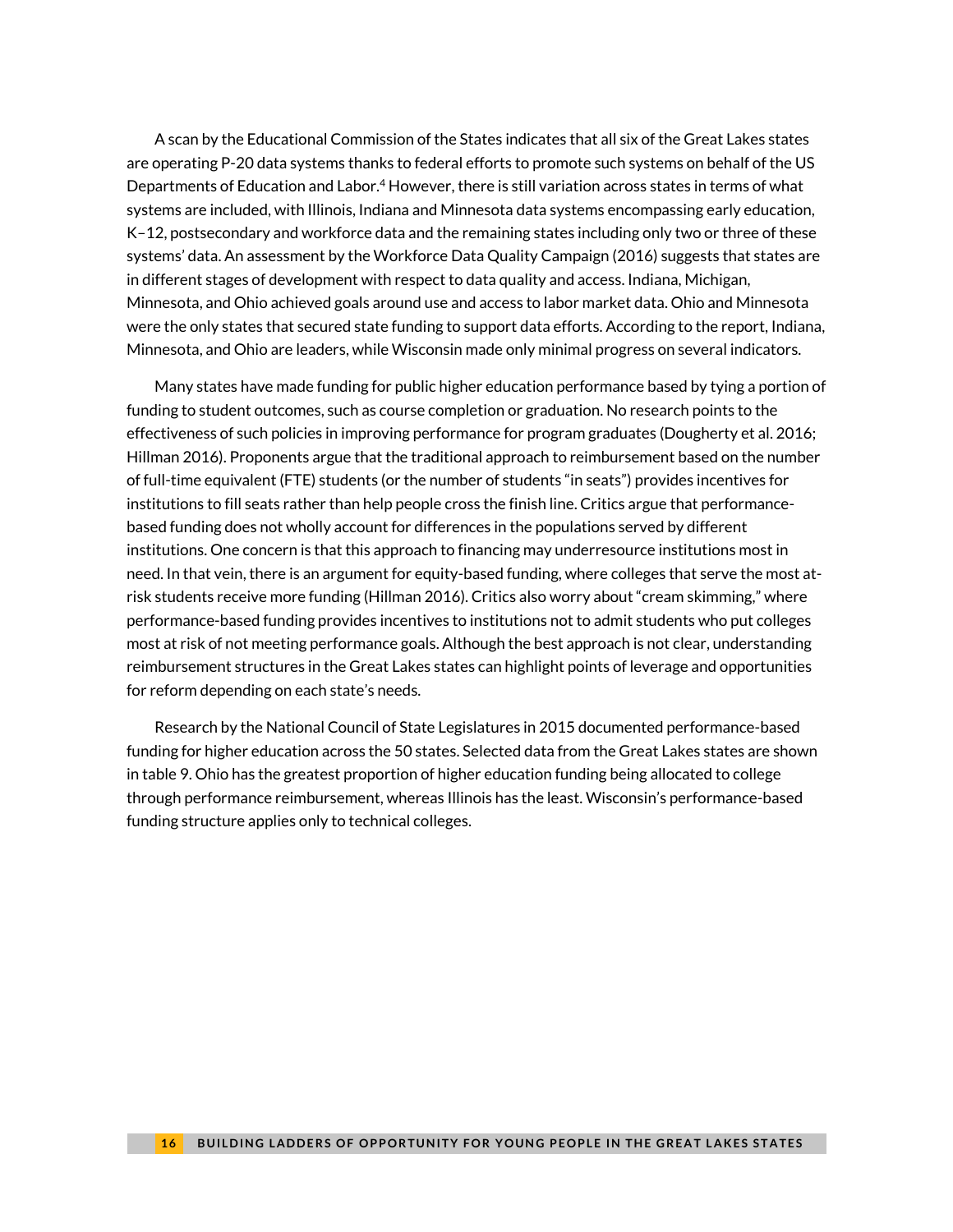| <b>State</b>    | In place at                        | <b>Funding amount</b>                                                                                                                                                                                                                                                                                                                                                  |
|-----------------|------------------------------------|------------------------------------------------------------------------------------------------------------------------------------------------------------------------------------------------------------------------------------------------------------------------------------------------------------------------------------------------------------------------|
| <b>Illinois</b> | Two- and four-year<br>institutions | Less than 1 percent of base funding.                                                                                                                                                                                                                                                                                                                                   |
| Indiana         | Two- and four-year<br>institutions | 6 percent for FY 2014 and FY 2015.                                                                                                                                                                                                                                                                                                                                     |
| Michigan        | Two- and four-year<br>institutions | For FY 2014-15, \$37.3 million in new appropriations for universities and<br>\$8.9 million in new appropriations for community colleges was allocated<br>based on performance metrics.                                                                                                                                                                                 |
| Minnesota       | Two- and four-year<br>institutions | 5 percent of base funding is reserved until institutions meet three out of<br>five performance goals.                                                                                                                                                                                                                                                                  |
| Ohio            | Two- and four-year<br>institutions | Ohio is phasing in changes to the state's performance funding model. In FY<br>2014, 50 percent of funding for four-year institutions will be based on<br>degree completion, and 30 percent will be based on course completion. For<br>community colleges, 25 percent of funding will be based on course<br>completion, and 25 percent will be based on success points. |
| Wisconsin       | Technical colleges                 | 10 percent of base funding will be at stake during FY 2014-15. The amount<br>of performance funding will increase by 10 percent increments until<br>reaching 30 percent in FY 2016-17.                                                                                                                                                                                 |

#### **Performance-Based Funding for Higher Education**

**Source:** "Performance-Based Funding for Higher Education," National Conference of State Legislatures, July 31, 2015, [http://www.ncsl.org/research/education/performance-funding.aspx.](http://www.ncsl.org/research/education/performance-funding.aspx) 

**Note:** FY = fiscal year.

### **Adequate Funding for Postsecondary Education**

The amount of funding available for postsecondary education is a critical factor in ensuring that youth can transition to careers that yield sufficient earnings. The resources dedicated to postsecondary education is a function of population size, the number enrolled in college, and the overall funding available in a state's budget. Figure 2 shows state funding per full-time equivalent student for two- and four-year public colleges in the 2014–15 school year. Minnesota and Illinois spend the most per FTE at four-year public colleges at \$9,364 and \$8,433, respectively, while Michigan spends the least at \$5,558 per FTE student. Illinois and Minnesota also boast the highest college completion rates at the four-year level. For two-year colleges, Wisconsin spends the most (\$7,674 per FTE student in 2014–15), although this is a jump from 2013–14, when Wisconsin only spent \$2,095 per FTE student, the lowest of any of the six Great Lakes states that academic year, possibly because of external grant funding that year. Minnesota spent the most per FTE student in 2013–14 at \$4,211 and boasted one of the highest graduation rates, with more than 54 percent starting at two-year institutions, completing within six years.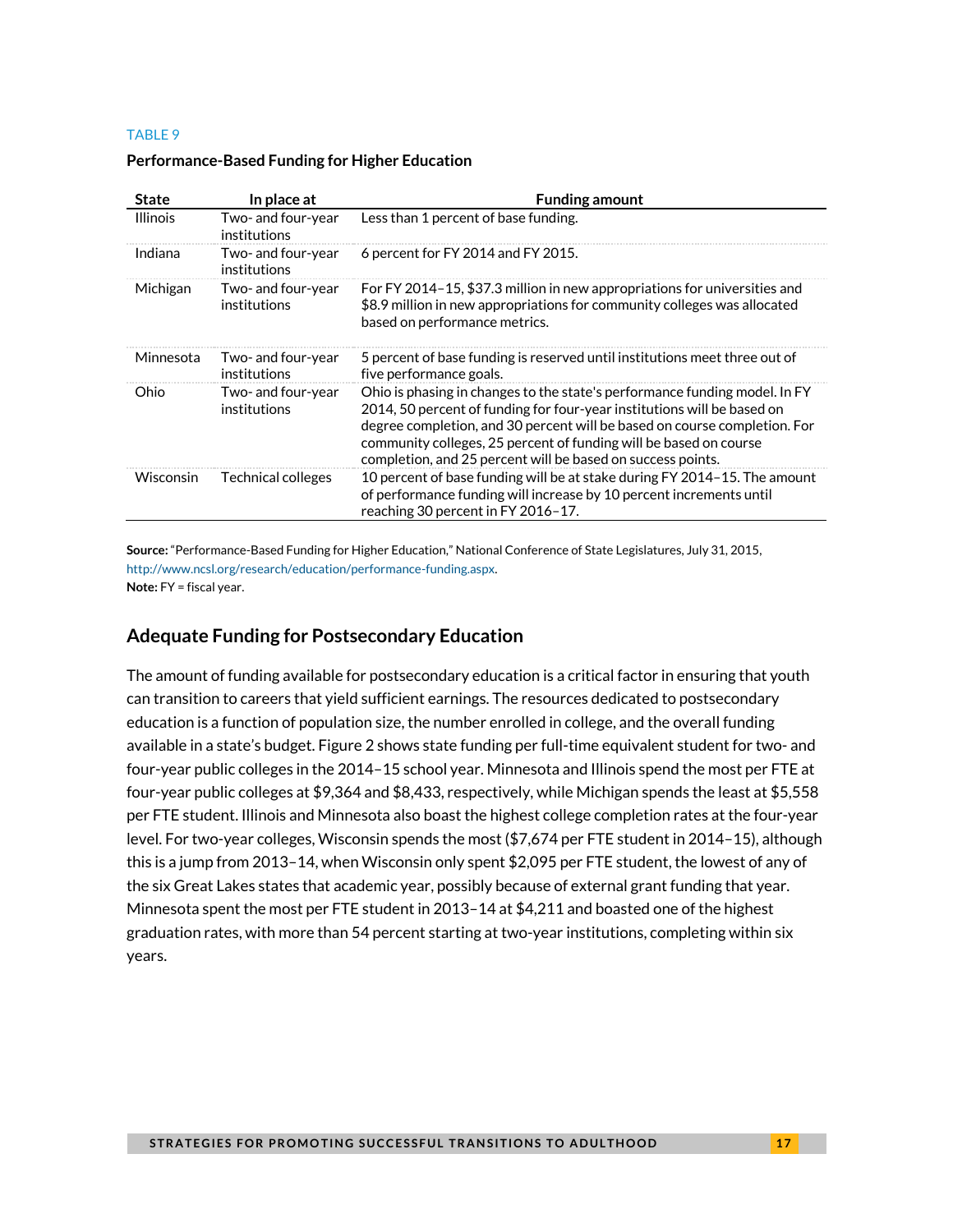#### FIGURE 2



#### **State Funding per FTE Student at Public Colleges in 2013–14 and 2014–15**

**Source**: Urban Institute analysis of Integrated Postsecondary Education Data System data. **Note:** FTE = full-time equivalent.

## What the Great Lakes Region Can Do

There has been momentum in addressing the needs of disadvantaged youth and improving the institutions that facilitate their successful transition to adulthood and the workforce. To continue this momentum, states, local governments, and private funders should focus on the following strategies that have proven successful in meeting the needs of this population.

## **Implement and Expand Career and College Pathways Programs at the High School Level**

Career academies, early college high schools, and dual-enrollment programs are evidence-based strategies for improving outcomes. These strategies are being implemented in all six Great Lakes states. Broader adoption and expansion of these efforts will require the commitment of state and local governments, employers, and philanthropy.

**States can contribute resources to these efforts, focus federal funding (e.g., Perkins CTE state** grants and WIOA funding) on these strategies, and establish policies that provide incentives to local areas to implement them. In setting state education standards and policies, states can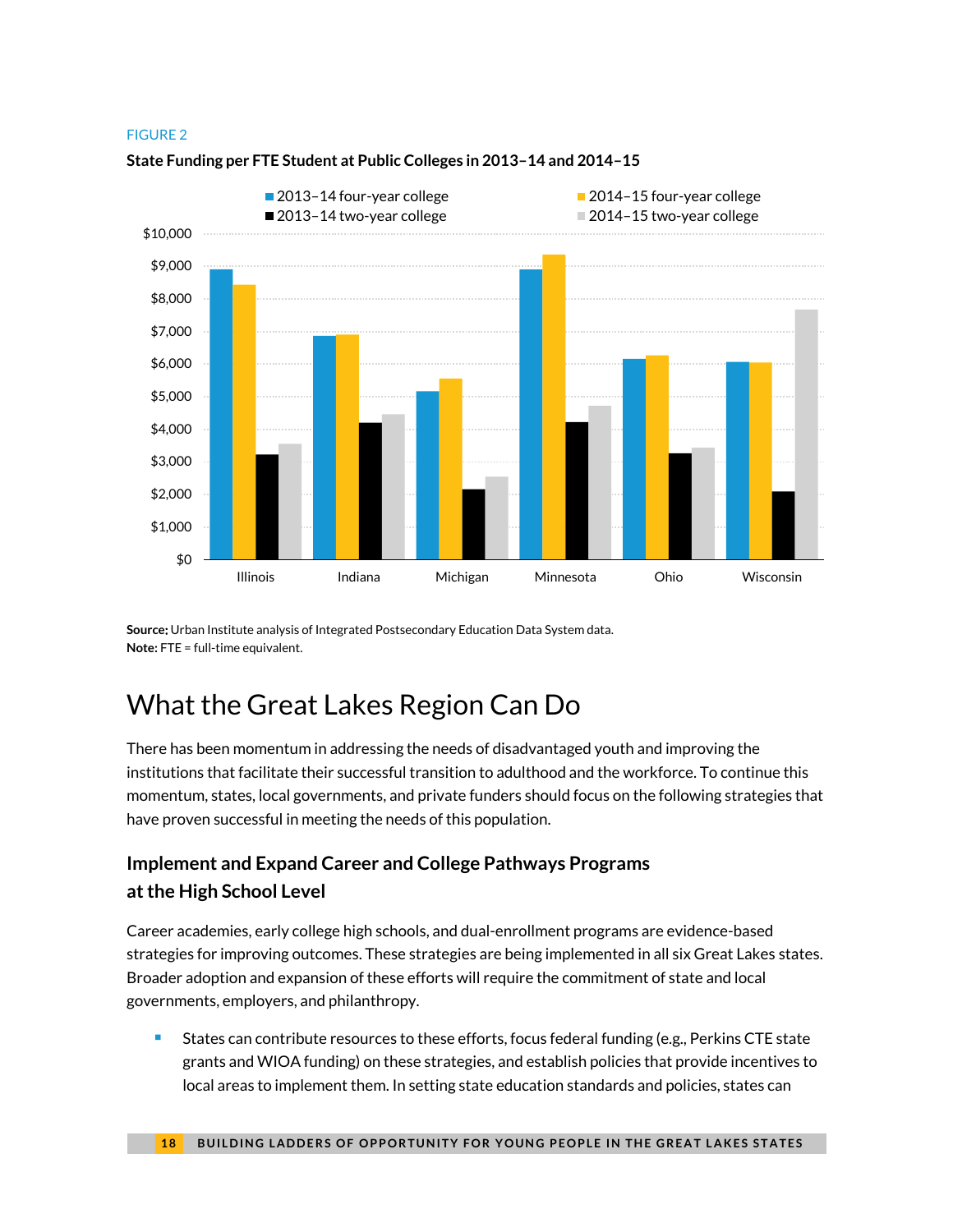make it easier for dual-enrollment and early college high schools to develop and can help orient systems to realize goals related to college and careers. States can also help galvanize the participation of statewide partners, including departments of higher education and major employers in a state.

- Local governments, in addition to contributing resources, can oversee college and career pathway programs while they oversee K–12 education and some postsecondary education. Because job markets are often local or regional, local governments can convene partners, including employers and philanthropic organizations.
- **Employers are critical partners in these efforts and can provide information to career and** college pathway programs about in-demand occupations, feedback on program content, and opportunities for students to explore occupations and gain exposure to work.
- **Philanthropic partners can help spur innovation and provide a more flexible source for funding** to support local efforts. Philanthropy can also bring stakeholders to the table.

## **Expand and Improve Opportunities for Work-Based and Out-of-School–Time Learning**

Employers evaluate job candidates based on educational attainment, employment experience, and extracurricular activities. States can expand and improve options available to young people, particularly those who are disadvantaged and may not have equal access to jobs and enrichment activities.

*Expand registered apprenticeshipsto include additional occupational clusters.* Registered apprenticeships have strong positive impacts, offering young people the chance to build skills, earn credentials, receive mentorship, and enter into good jobs and careers. But registered apprenticeships have been limited to certain careers and sectors. States and employers can bolster registered apprenticeship opportunities for youth, focusing on how to expand apprenticeships to new occupations and sectors.

The Great Lakes states already operate robust apprenticeship programs, and state governments can set standards for registered apprenticeships. Yet, the United States lags behind its European counterparts in using registered apprenticeships for workforce preparation across sectors. WIOA placed a strong emphasis on registered apprenticeships, and expansion is a priority under the current administration. States can market apprenticeship to employers in new sectors while making apprenticeships more attractive for underserved populations.

*Improve and expand summer youth employment programs.* The Great Lakes states use WIOA dollars to support summer youth employment programs. Given the lack of evidence about the effectiveness of summer youth employment in improving medium- and long-term employment outcomes for youth, states should explore opportunities to experiment with enhancements to summer youth employment programs and test their efficacy in achieving improved outcomes. Valentine and colleagues (2017), in their study of New York City's Summer Youth Employment Program, conclude that to have employment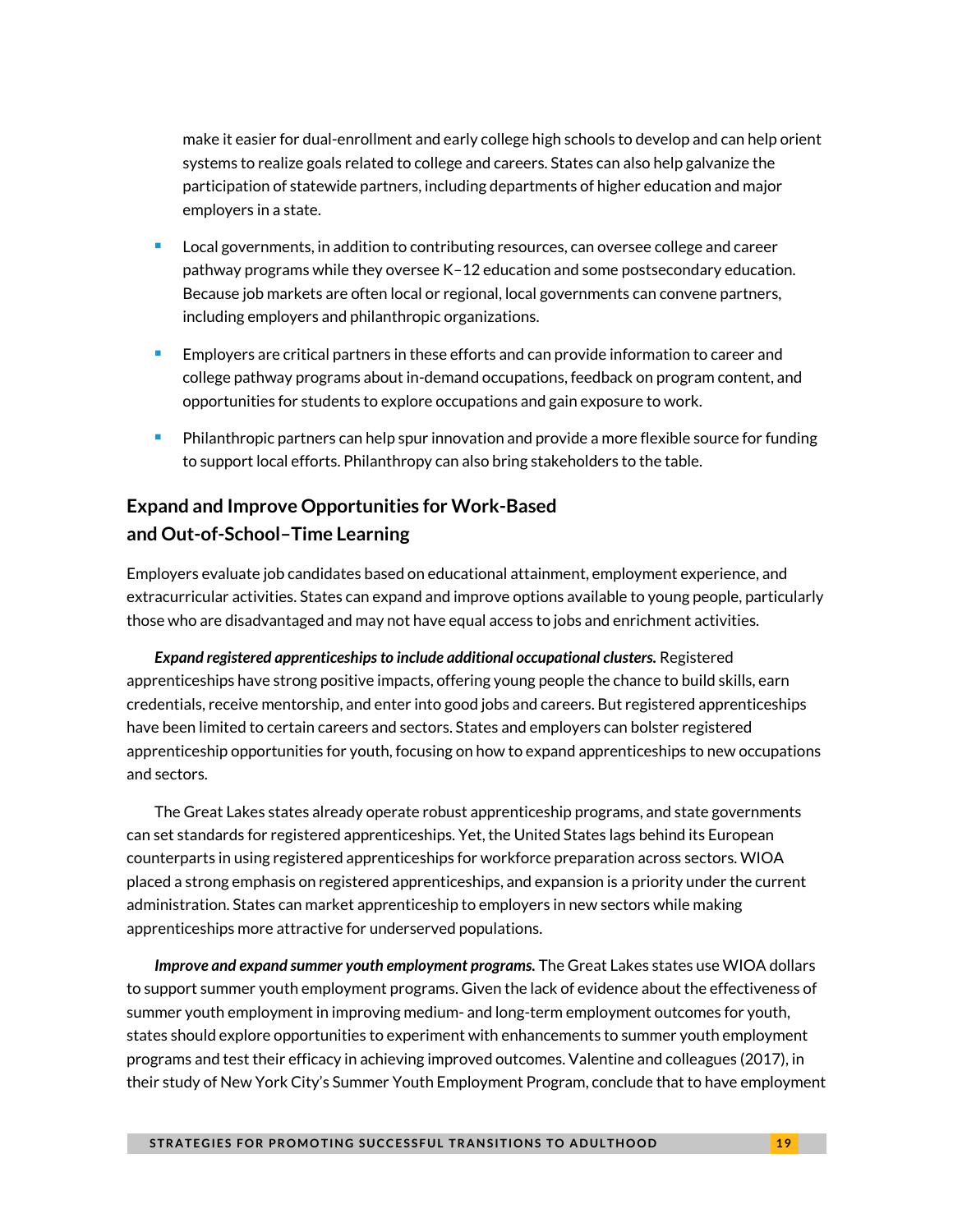effects, a program likely requires an intensive and supportive investment with close connections to career and college outcomes for youth. Summer youth employment programs could be linked to specific career and college pathway programs (described above) or to specific industries or employers. States could further these efforts by setting aside WIOA or CTE dollars for this purpose or by bringing statewide actors to the table to support local efforts.

Valentine and colleagues (2017) also found there may be risks to operating at scale (as suggested by the New York City experience), so states and localities should experiment with enhancements and modifications on a smaller scale while offering summer youth employment opportunities more broadly as a strategy for engagement in positive activities during the summer.

*Explore other opportunities for work-based and out-of-school-time learning.* At the state and local levels, governments can create other opportunities for work-based learning that fall outside of registered apprenticeships. Although registered apprenticeships have shown strong positive impacts, alternative avenues exist for young people to gain experience and skills, including the following:

- Apprenticeships that are not registered
- **Internships or externships for high school students**
- **Co-op education, where internships are required components of college programs and are** credit bearing
- **EXPLO EXECTED EXPERIENCE AS A PART OF CALCE AND FOLLO EXAMPLE ASSESS** Clinical experience as a part of career and technical education programs

Given the financial constraints students face, opportunities for students to "earn and learn" while gaining meaningful skills and experience connected to the workplace will be most effective.

Beyond work-based learning, state and local governments can expand and improve opportunities for out-of-school-time learning. Employers evaluate entry-level candidates based, in part, on extracurricular activities, yet low-income youth may not have access to enrichment activities that allow them to gain the skills employers seek. Cities, with access to cultural institutions, can offer after-school programming and other enrichment options to youth.

## **Leverage Federal Policy Changes to Support Continued Systems Reforms and Effective Programs**

Changes to WIOA have allowed states and localities to implement changes to workforce systems to improve and expand workforce services for young people. Although partisanship at the federal level has prevented policy changes in many areas, workforce development is one area where both sides have found agreement. WIOA passed in 2014 with bipartisan support. A bill reauthorizing and updating the Perkins Career and Technical Education Act overwhelmingly passed the House in 2016. Although the bill stalled in the Senate, a similar bill was introduced in the House in 2017. The Higher Education Act is also up for reauthorization.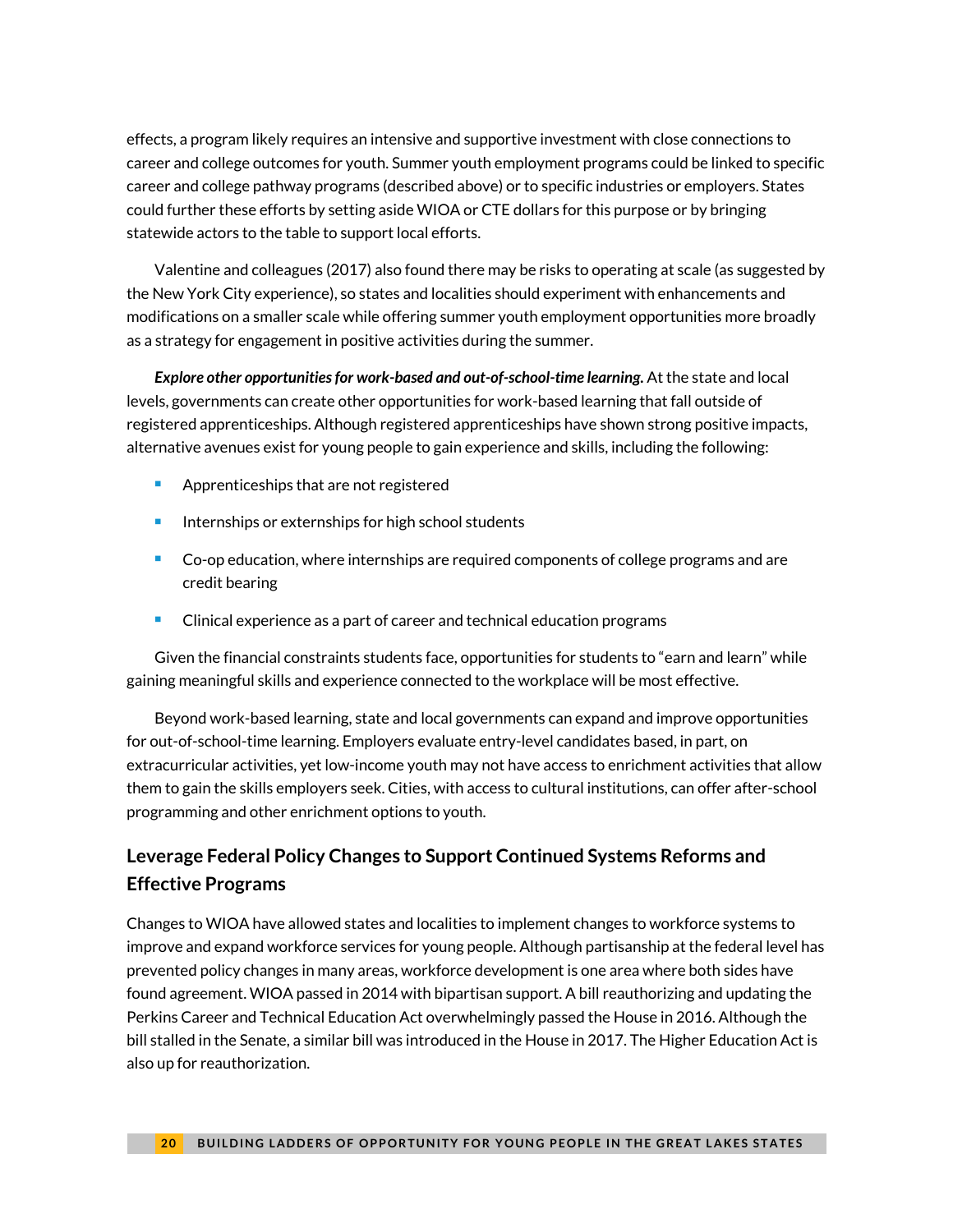Employers and philanthropy can push Congress to include reforms that benefit young people in the Great Lakes states, including ensuring that funded programs engage and build relationships with industry and use funding to prepare young people for jobs in in-demand fields. Career and technical education could also be linked to work experience programs to ensure young people develop the skills employers demand and can access available opportunities. Efforts to align programs and outcome measures with WIOA will help create a more coordinated and aligned system for meeting the skill development needs of young people to fill open jobs today and in the future. If reauthorized, the Perkins law will grant states expanded authority to set priorities, and the Great Lakes states should use this authority to create systems better aligned with student needs and the labor market.

Reauthorizing the Higher Education Act reforms can expand access to financial aid by making it easier for students to apply and allowing students access to information and supports for navigating their college and career options. Institutions of higher education can use these reforms to continue progress made in transforming colleges to be more responsive to industry and student needs. Robust counseling, guidance, and supportive services have been essential components of effective models for serving disadvantaged students.

## **Expand Labor Market Information Capacity, and Use It to Shape Available Programs and Engage Employers**

Although progress has been made across states in developing labor market information systems, some states still have further to go. The Great Lakes states need data to understand employers' needs, help young people make career choices, design programs that meet employer demand, and assess student outcomes. Data capacity can be key for understanding employers' needs and for building strong relationships with them. Through these strong relationships, states will be better positioned to understand the changing economy and future skill demands. A key challenge is connecting education and labor market data to follow the young people's trajectory through educational programs to careers.

Despite significant challenges facing young people in the Great Lakes region, states can bring about change by leveraging funding and partnerships to support improved outcomes and economic prosperity for youth and a brighter future for the region.

## **Notes**

- 1. Dennis Vilorio, "Education Matters," Bureau of Labor Statistics, accessed October 4, 2017, [https://www.bls.gov/careeroutlook/2016/data-on-display/education-matters.htm.](https://www.bls.gov/careeroutlook/2016/data-on-display/education-matters.htm)
- 2. "Undergraduate Retention and Graduation Rates," US Department of Education, Institute of Education Sciences, National Center for Education Statistics, accessed October 4, 2017, [https://nces.ed.gov/programs/coe/indicator\\_ctr.asp.](https://nces.ed.gov/programs/coe/indicator_ctr.asp)
- 3. Students are designated as participants if they take one or more credits in a CTE program area. At the secondary level, concentrators have earned three or more credits in a CTE program area or two credits in a CTE program area when the two-credit sequence is recognized by the state or its local eligible recipients. At the postsecondary level, a concentrator is a student who completes at least 12 academic or CTE credits within a program area sequence that terminates in an industry-recognized credential, certificate, or degree.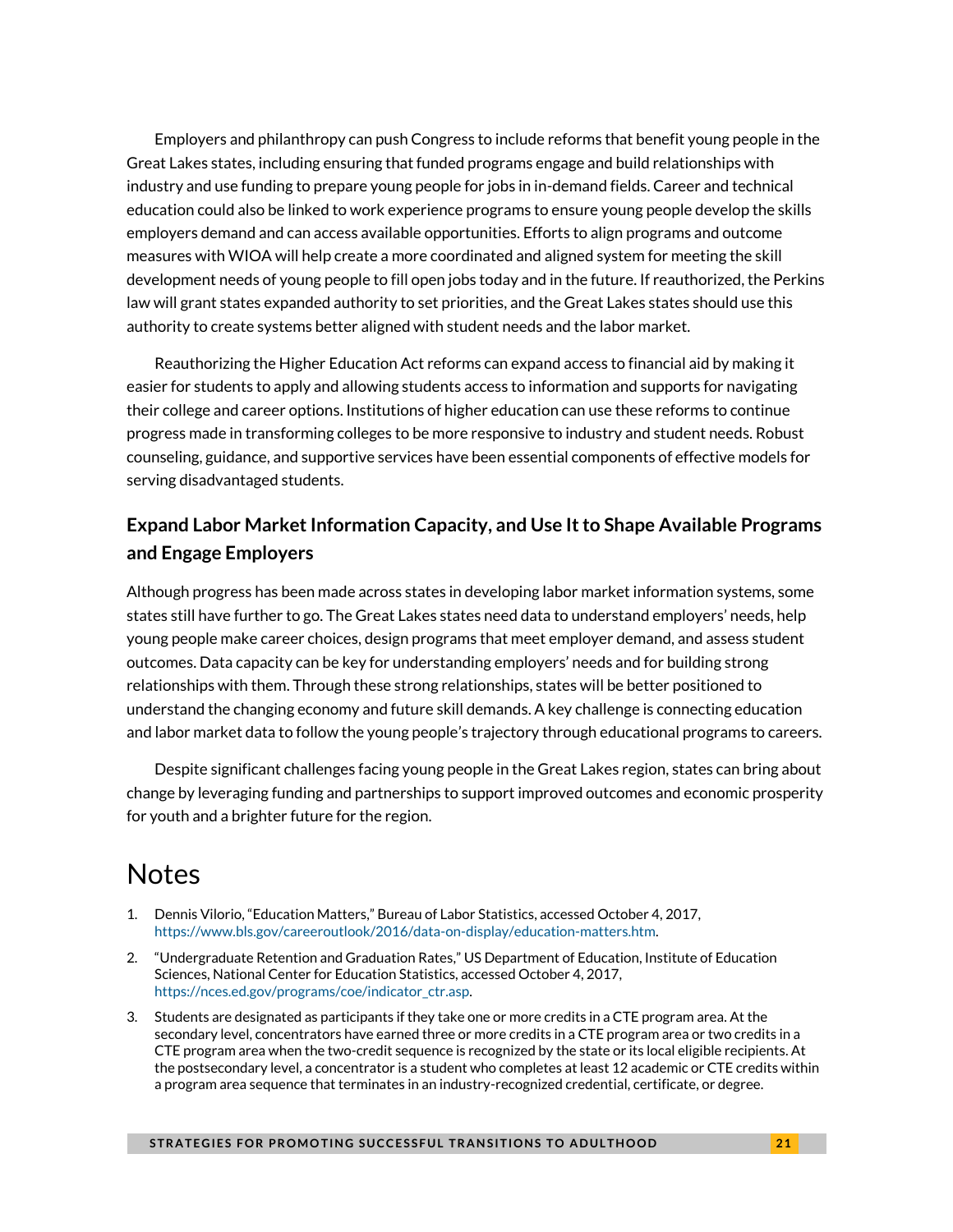4. Zeke Perez, Jr., "50-State Comparison: Statewide Longitudinal Data Systems," Educational Commission of the States, October 17, 2016[, https://www.ecs.org/state-longitudinal-data-systems/.](https://www.ecs.org/state-longitudinal-data-systems/)

## References

- Bailey, Thomas, Dong Wook Jeong, and Sung-Woo Cho. 2010. "Referral, Enrollment, and Completion in Developmental Education Sequences in Community College." *Economics of Education Review* 29 (2): 255–70.
- Baum, Charles L. and Christopher J. Ruhm. 2014. "The Changing Benefits of Early Work Experience." NBER working paper 20413. Cambridge, MA: National Bureau of Economic Research.
- Berger, Andrea, Lori Turk-Bicakci, Michael Garet, Joel, Knudson, and Gur Hoshen. 2014. *[Early College, Continued](http://www.air.org/sites/default/files/AIR_ECHSI_Impact_Study_Report-_NSC_Update_01-14-14.pdf)  [Success: Early College High School Initiative Impact Study](http://www.air.org/sites/default/files/AIR_ECHSI_Impact_Study_Report-_NSC_Update_01-14-14.pdf)*. Washington, DC: American Institutes of Research.
- Berger, Andrea, Lori Turk-Bicakci, Michael Garet, Mengli Song, Joel Knudson, Clarisse Haxton, Kristina Zeiser, et al. 2013. *[Early College, Early Success: Early College High School Initiative Impact Study.](http://www.air.org/sites/default/files/downloads/report/ECHSI_Impact_Study_Report_Final1_0.pdf)* Washington, DC: American Institutes of Research.
- Bills, David B. 2003. "Credentials, Signals, and Screens: Explaining the Relationship between Schooling and Job Assignment." *Review of Educational Research* 73 (4): 441–49.
- Burd-Sharps, Sarah, and Kristen Lewis. 2017. *[Promising Gains, Persistent Gaps: Youth Disconnection in America](https://ssrc-static.s3.amazonaws.com/moa/Promising%20Gains%20Final.pdf)*. New York: Social Science Research Council, Measure for America.
- BLS (Bureau of Labor Statistics). 2016. "Employment Status of the Civilian Noninstitutional Population in States by Sex, Race, Hispanic or Latino Ethnicity, and Detailed Age." Washington, DC: US Department of Labor.
- ———. 2017a. "Employment and Unemployment Among Youth Summary. Washington, DC: US Department of Labor.
- ———. 2017b. "Labor Force Statistics from the Current Population Survey." Washington, DC: US Department of Labor.
- Carnevale, Anthony P., Ban Cheah, and Andrew R. Hanson. 2015. *[The Economic Value of College Majors](https://cew-7632.kxcdn.com/wp-content/uploads/The-Economic-Value-of-College-Majors-Full-Report-web-FINAL.pdf)*. Washington, DC: Georgetown University, McCourt School of Public Policy, Center on Education and the Workforce.
- Carnevale, Anthony P., Stephen J. Rose, and Andrew R. Hanson. 2012. *[Certificates: Gateway to Gainful Employment](https://cew.georgetown.edu/wp-content/uploads/2014/11/Certificates.FullReport.061812.pdf)  [and College Degrees](https://cew.georgetown.edu/wp-content/uploads/2014/11/Certificates.FullReport.061812.pdf)*. Washington, DC: Georgetown University, McCourt School of Public Policy, Center on Education and the Workforce.
- Cappelli, Peter. 2014. "Skill Gaps, Skills Shortages, and Skill Mismatch: Evidence for the US." NBER working paper 20382. Cambridge, MA: National Bureau of Economic Research.
- Cappelli, Peter. 1992. "Is the 'Skills Gap' Really about Attitudes?" EQW Working Papers. Philadelphia, PA: National Center on the Educational Quality of the Workforce.
- Casner-Lotto, Jill, and Linda Barrington. 2006. "Are They Really Ready to Work? Employer Perspectives on Applied Skills of New Entrants to the 21st Century Workforce." Washington, DC: The Conference Board, Corporate Voices for Working Families, the Partnership for 21st Century Skills, and the Society for Human Resource Management.
- Cole, Michael S., Robert S. Rubin, Hubert S. Field, and William F. Giles. 2007. ["Recruiters' Perceptions and Use of](http://www.sbuweb.tcu.edu/mcole/docs/Cole%20et%20al.%202007.%20Screening%20Recent%20Applicant.%20APIR.pdf)  Applicant Résumé [Information: Screening the Recent Graduate](http://www.sbuweb.tcu.edu/mcole/docs/Cole%20et%20al.%202007.%20Screening%20Recent%20Applicant.%20APIR.pdf)." *Applied Psychology: An International Review* 56 (2): 319–43.
- Crosta, Peter M. 2013. "[Trends in Enrollment Patterns among Community College Students](https://ccrc.tc.columbia.edu/media/k2/attachments/trends-in-enrollment-patterns.pdf)." New York, NY: Community College Research Center, Teacher's College, Columbia University.
- Council of Economic Advisers. 2015. *Economic Costs of Youth Disadvantage and High-Return Opportunities for Change*. Washington, DC: Executive Office of the President of the United States.
- Deil-Amen, Regina. 2006. "To Teach or Not to Teach 'Social' Skills: Comparing Community Colleges and Private Occupational Colleges." *Teachers College Record* 108 (3): 397–421.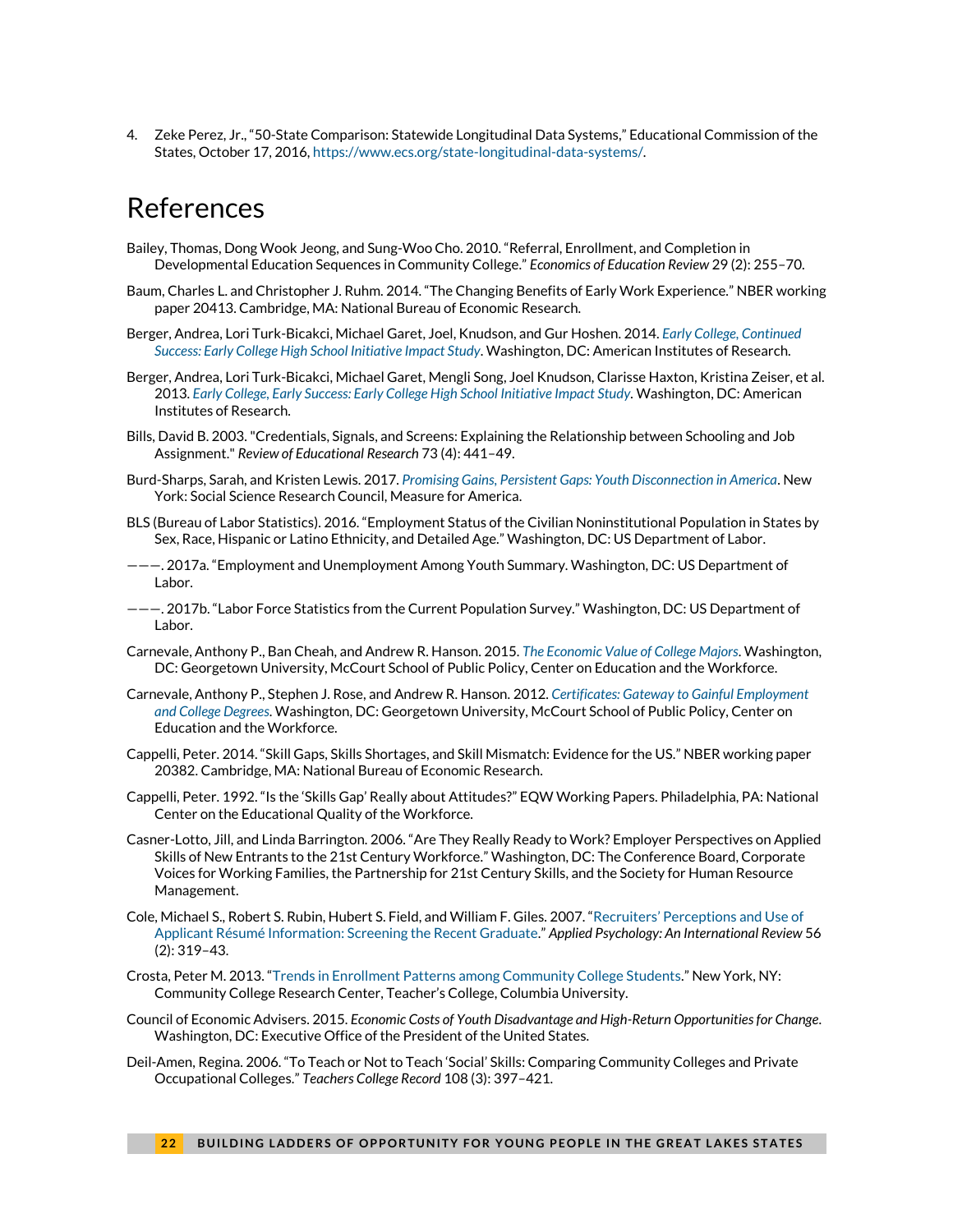- Dougherty, Kevin J., Sosanya M. Jones, Hana Lahr, Rebecca S. Natow, Lara Pheatt, and Vikash Reddy. 2016. "[Looking inside the Black Box of Performance Funding for Higher Education: Policy Instruments,](http://www.rsfjournal.org/doi/full/10.7758/RSF.2016.2.1.07)  [Organizational Obstacles, and Intended and Unintended Impacts.](http://www.rsfjournal.org/doi/full/10.7758/RSF.2016.2.1.07)" *RSF: The Russell Sage Foundation Journal of the Social Sciences* 2 (1): 147–73.
- Eyster, Lauren, Christin Durham, Michelle Van Noy, and Neil Damron. 2016. "[Understanding Local Workforce](https://www.urban.org/research/publication/understanding-local-workforce-systems)  [Systems](https://www.urban.org/research/publication/understanding-local-workforce-systems)." Washington, DC: Urban Institute.
- Gallagher, Megan, and Matthew M. Chingos. 2017. "[Strategies for Supporting Early Reading Proficiency to Close](https://www.urban.org/research/publication/strategies-supporting-early-reading-proficiency-close-achievement-gaps)  [Achievement Gaps](https://www.urban.org/research/publication/strategies-supporting-early-reading-proficiency-close-achievement-gaps)." Building Ladders of Opportunity for Young People in the Great Lakes States, brief 2. Washington, DC: Urban Institute.
- Gelber, Alexander, Adam Isen, and Judd B. Kessler. 2014. *[The Effects of Youth Employment: Evidence from New York](http://www.nber.org/papers/w20810)  [City Summer Youth Employment Program Lotteries.](http://www.nber.org/papers/w20810)* Working Paper 20810. Cambridge, MA: National Bureau of Economic Research.
- Hahn, Heather. 2017. "[Strategies for Supporting Basic Needs to Promote Opportunity and Economic Mobility](https://www.urban.org/research/publication/strategies-supporting-basic-needs-promote-opportunity-and-economic-mobility)." Building Ladders of Opportunity for Young People in the Great Lakes States, brief 5. Washington, DC: Urban Institute.
- Handel, Michael J. 2003. "Skills Mismatch in the Labor Market." *Annual Review of Sociology* 29: 135–165.
- Heller, Sara B. 2015. "[Summer Jobs Reduce Violence among Disadvantaged Youth](http://www.phila.gov/bestpractices/PDF/Science-2014-Heller-1219-23.pdf)." *Science* 346 (6214): 1219–23.
- Hillman, Nicholas. 2016. "Why Performance-[Based College Funding Doesn't Work.](https://tcf.org/content/report/why-performance-based-college-funding-doesnt-work/)" New York: The Century Foundation.
- Hossain, Farhan, and Dan Bloom. 2015. *[Toward a Better Future: Evidence on Improving Employment Outcomes for](https://www.mdrc.org/sites/default/files/Toward_Better_Future.pdf)  [Disadvantaged Youth in the United States](https://www.mdrc.org/sites/default/files/Toward_Better_Future.pdf)*. New York: MDRC.
- Jannetta, Jesse, and Cameron Okeke. 2017. "[Strategies for Reducing Criminal and Juvenile Justice Involvement](https://www.urban.org/research/publication/strategies-reducing-criminal-and-juvenile-justice-involvement)." Building Ladders of Opportunity for Young People in the Great Lakes States, brief 4. Washington, DC: Urban Institute.
- Katz, Michael. 2017. "[Strategies for Supporting Access to High-Quality Early Education Programs](https://www.urban.org/research/publication/strategies-supporting-access-high-quality-early-education-programs)." Building Ladders of Opportunity for Young People in the Great Lakes States, brief 1. Washington, DC: Urban Institute.
- Kemple, James J. 2008. *[Career Academies: Long-Term Impacts on Labor Market Outcomes, Educational Attainment,](https://www.mdrc.org/publication/career-academies-long-term-impacts-work-education-and-transitions-adulthood) and [Transitions to Adulthood](https://www.mdrc.org/publication/career-academies-long-term-impacts-work-education-and-transitions-adulthood)*. New York: MDRC.
- Krueger, Alan B. 2016. "Where Have All the Workers Gone?" Princeton University and NBER. Prepared for the Boston Federal Reserve Bank's 60th Economic Conference.
- Leos-Urbel, Jacob. 2014. "[What Is a Summer Job Worth? The Impact of Summer Youth Employment on Academic](http://onlinelibrary.wiley.com/doi/10.1002/pam.21780/abstract)  [Outcomes.](http://onlinelibrary.wiley.com/doi/10.1002/pam.21780/abstract)" *Journal of Policy Analysis and Management* 33 (4): 891–911.
- Manpower Group. 2017. "[2016/2017 Talent Development Survey](http://www.manpowergroup.com/wps/wcm/connect/389b7a9d-cfe2-4b22-bd61-f0febc709cd6/2016_TSS_Global_Infographic+-+Final.pdf?MOD=AJPERES)." Milwaukee, WI: Manpower Group.
- Manpower Group. 2013. "Talent Shortage Survey: Research Results." Milwaukee, WI: Manpower Group.
- Moss, Philip, and Chris Tilly. 2001. *Stories Employers Tell: Race, Skill, and Hiring in America*. New York: Russell Sage Foundation.
- O'Hara, Marie, Jennifer Taylor, Cory Curl, Alissa Peltzman, and Sandy Boyd. 2015. *[Closing the Expectations Gap:](http://www.achieve.org/publications/closing-expectations-gap-2014) 2014 Annual Report on the Alignment of State K–[12 Policies and Practice with the Demands of College and Careers](http://www.achieve.org/publications/closing-expectations-gap-2014)*. Washington, DC: Achieve.
- Pendall, Rolf, Erika Poethig, Mark Treskon, and Emily Blumenthal. 2017. *[The Future of the Great Lakes Region](https://www.urban.org/research/publication/future-great-lakes-region)*. Washington, DC: Urban Institute.
- Pew Charitable Trusts. 2015. *[Federal and State Funding of Higher Education: A Changing Landscape](http://www.pewtrusts.org/~/media/assets/2015/06/federal_state_funding_higher_education_final.pdf)*. Philadelphia: Pew Charitable Trusts.
- Reardon, Sean F. 2011. "The Widening Academic Achievement Gap between the Rich and the Poor: New Evidence and Possible Explanations." In *Whither Opportunity? Rising Inequality, Schools, and Children's Life Chances,* edited by Greg J. Duncan and Richard J. Murnane. New York: Russell Sage Foundation.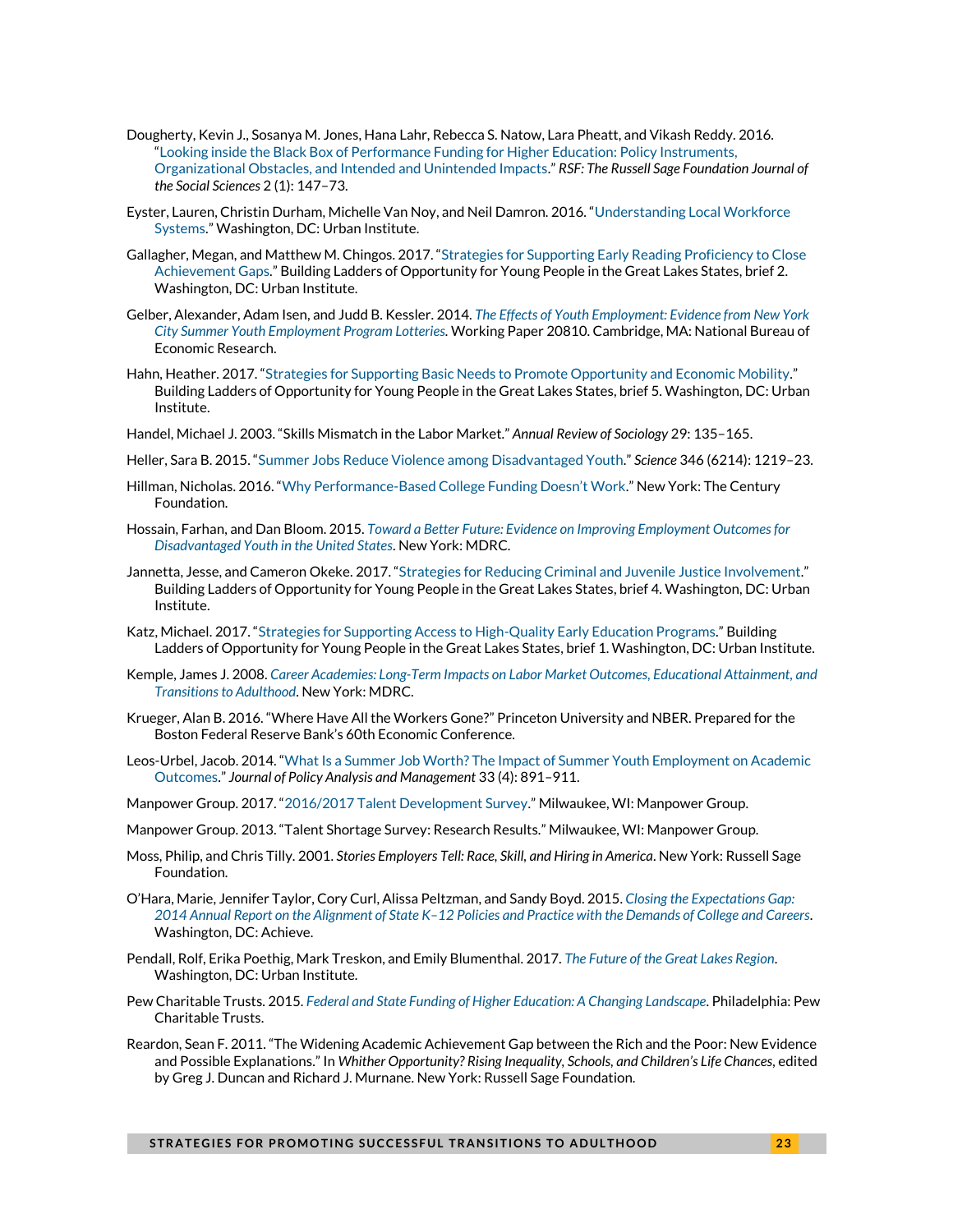- Reed, Debbie, Albert Yung-Hsu Liu, Rebecca Kleinman, Annalisa Mastri, Davin Reed, Samina Sattar, and Jessica Ziegler. 2012. *[An Effectiveness Assessment and Cost-Benefit Analysis of Registered Apprenticeship in 10 States](https://wdr.doleta.gov/research/fulltext_documents/etaop_2012_10.pdf)*. Oakland, CA: Mathematica Policy Research.
- Rosenbaum, James. 2001. *Beyond College for All*. New York: Russell Sage Foundation.
- Spaulding, Shayne, Robert I. Lerman, Harry J. Holzer, and Lauren Eyster. 2015. "[Expanding Economic Opportunity](https://www.urban.org/research/publication/expanding-economic-opportunity-young-men-and-boys-color-through-employment-and-training)  [for Young Men and Boys of Color through Employment and Training](https://www.urban.org/research/publication/expanding-economic-opportunity-young-men-and-boys-color-through-employment-and-training)." Washington, DC: Urban Institute.
- Sum, Andy, Ishwar Khatiwada, Mykhaylo Trubskyy, and Martha Ross. 2014. "[The Plummeting Labor Market](https://www.brookings.edu/wp-content/uploads/2014/03/Youth_Workforce_Report_FINAL.pdf)  [Fortunes of Teens and Young Adults](https://www.brookings.edu/wp-content/uploads/2014/03/Youth_Workforce_Report_FINAL.pdf)." Washington, DC: Brookings Institution.
- Valentine, Erin Jacobs[, Chloe Anderson,](http://www.mdrc.org/about/chloe-anderson) [Farhana Hossain,](http://www.mdrc.org/about/farhana-hossain) an[d Rebecca Unterman.](http://www.mdrc.org/about/rebecca-unterman) 2017. *[An Introduction to the](https://www.dol.gov/asp/evaluation/completed-studies/SYEP-Full-Report.pdf)  World of Work: [A Study of the Implementation and Impacts of New York City's](https://www.dol.gov/asp/evaluation/completed-studies/SYEP-Full-Report.pdf) Summer Youth Employment Program.* New York: MDRC*.*
- Visher, Mary G., and David Stern. 2015. *New [Pathways to Careers and College: Examples,](https://www.mdrc.org/sites/default/files/New_Pathways.pdf) Evidence, and Prospects*. New York: MDRC.
- Woods, Chenoa S., and Thurston Domina. 2014. "The School [Counselor Caseload and the High School-to-College](https://assets.documentcloud.org/documents/1506543/the-school-counselor-case-load-and-high-school.pdf)  [Pipeline](https://assets.documentcloud.org/documents/1506543/the-school-counselor-case-load-and-high-school.pdf)." *Teachers College Record* 116 (10): 1–30.
- Workforce Data Quality Campaign. 2016. *[Mastering the Blueprint: State Progress on Workforce Data](http://www.workforcedqc.org/sites/default/files/images/12.2%20NSC%20WD%20Blueprint%202016%20FINAL.pdf)*. Washington, DC: Workforce Data Quality Campaign.

## About the Authors



**Shayne Spaulding** is a senior research associate in the Income and Benefits Policy Center at the Urban Institute, where her work focuses on the evaluation of workforce development and postsecondary education programs. She has spent more than 20 years in the workforce development field as an evaluator, technical assistance provider, and program manager. Her research has included studies of programs for young noncustodial fathers, sectoral employment programs, social-purpose staffing agencies, faith-based programs, and other workforce development topics.